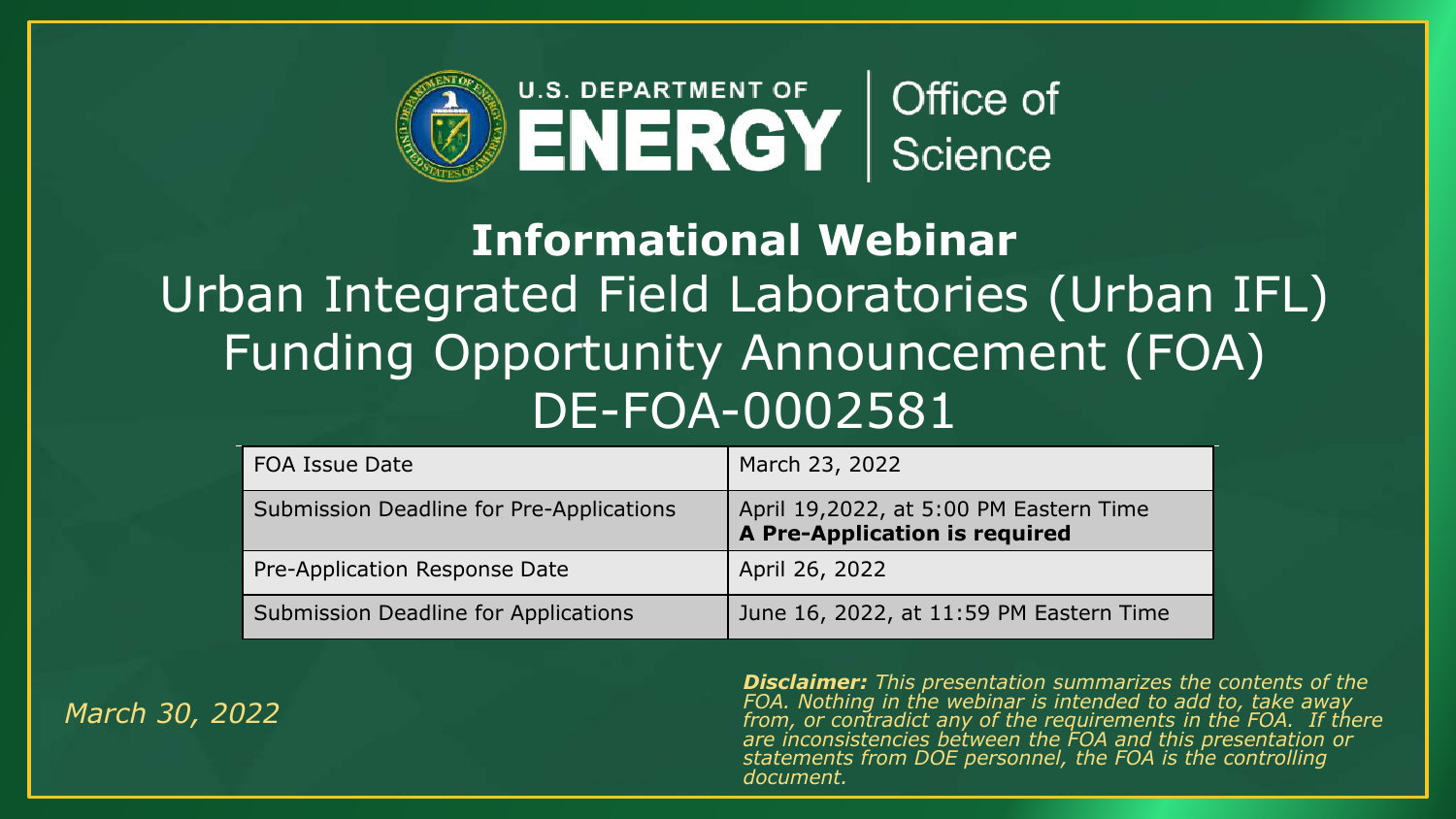## Urban IFL Webinar Agenda & DOE Personnel

### ➢Welcome and Introduction

- Geraldine Richmond, Under Secretary for Science and Innovation
- ➢ Overview of Biological and Environmental Research (BER) / Earth and Environmental Sciences (EESSD)
	- Sharlene Weatherwax, Associate Director for BER
	- Gary Geernaert, Division Director, EESSD
- ➢ Urban IFL FOA Introduction and Topics
	- Jennifer Arrigo, Program Manager
	- Sally McFarlane, Program Manager
	- Bob Vallario, Program Manager
- ➢ Office of Grants and Cooperative Agreements (OGCA) - Helpful Reminders on the Application Process
	- Warren Riley, Contracting Officer
	- Michael Zarkin, SC Office of Grants and Contracts Support

### $\triangleright$  Q&A

➢ Where to Find More Information and

Questions During the Webinar?

Please submit questions using the Zoom Q&A feature at any time during the webinar. It should be accessible at the bottom of your Zoom window.

If the Q&A feature is not available, you can use the chat box.

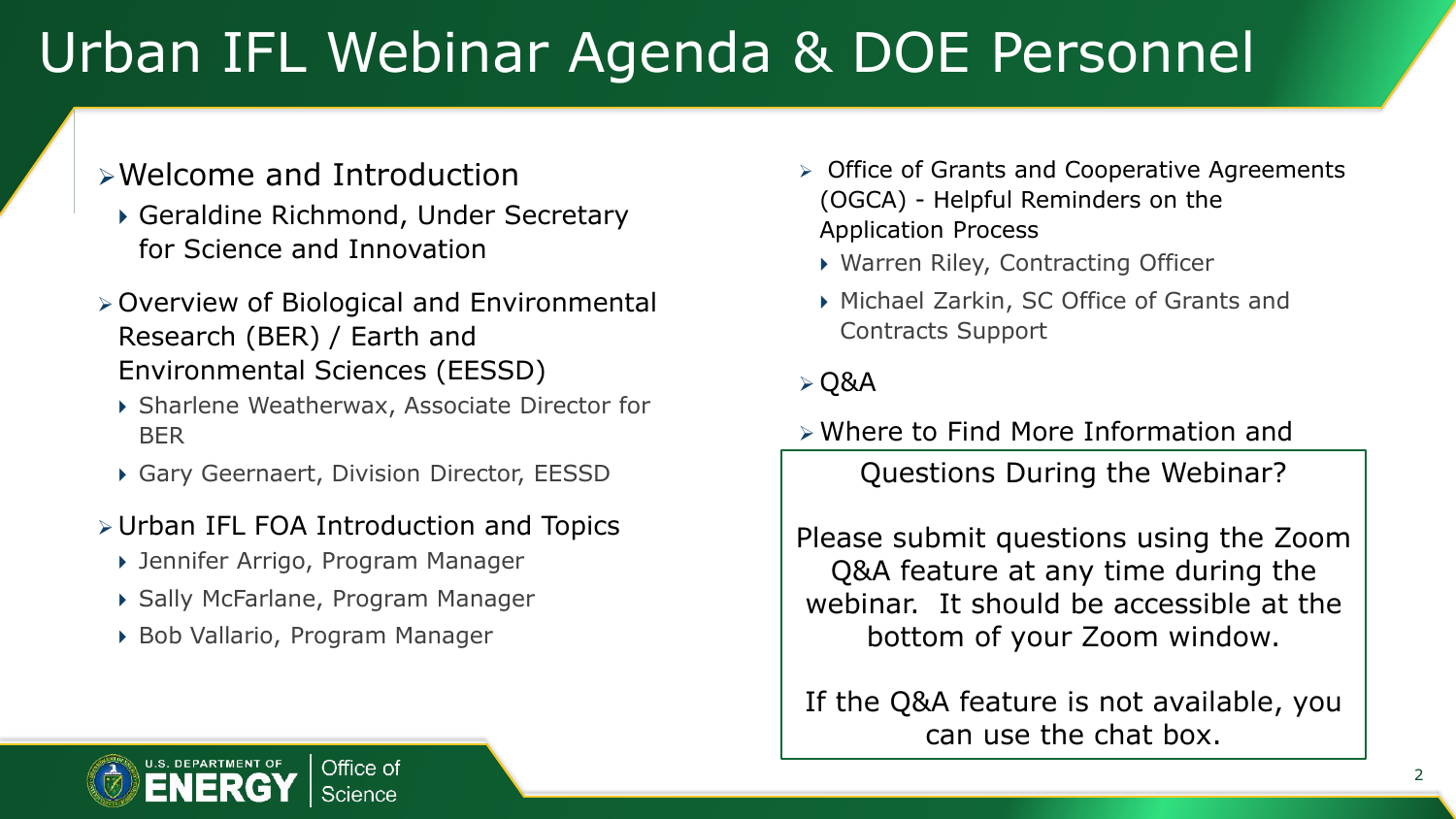## Biological and Environmental Research (BER)

### Understanding complex biological, Earth, and environmental systems

Explore frontiers of genome-enabled biology Understand physical and biogeochemical Earth system processes

Enable innovation and discovery through user facilities





https://science.osti.gov/ber

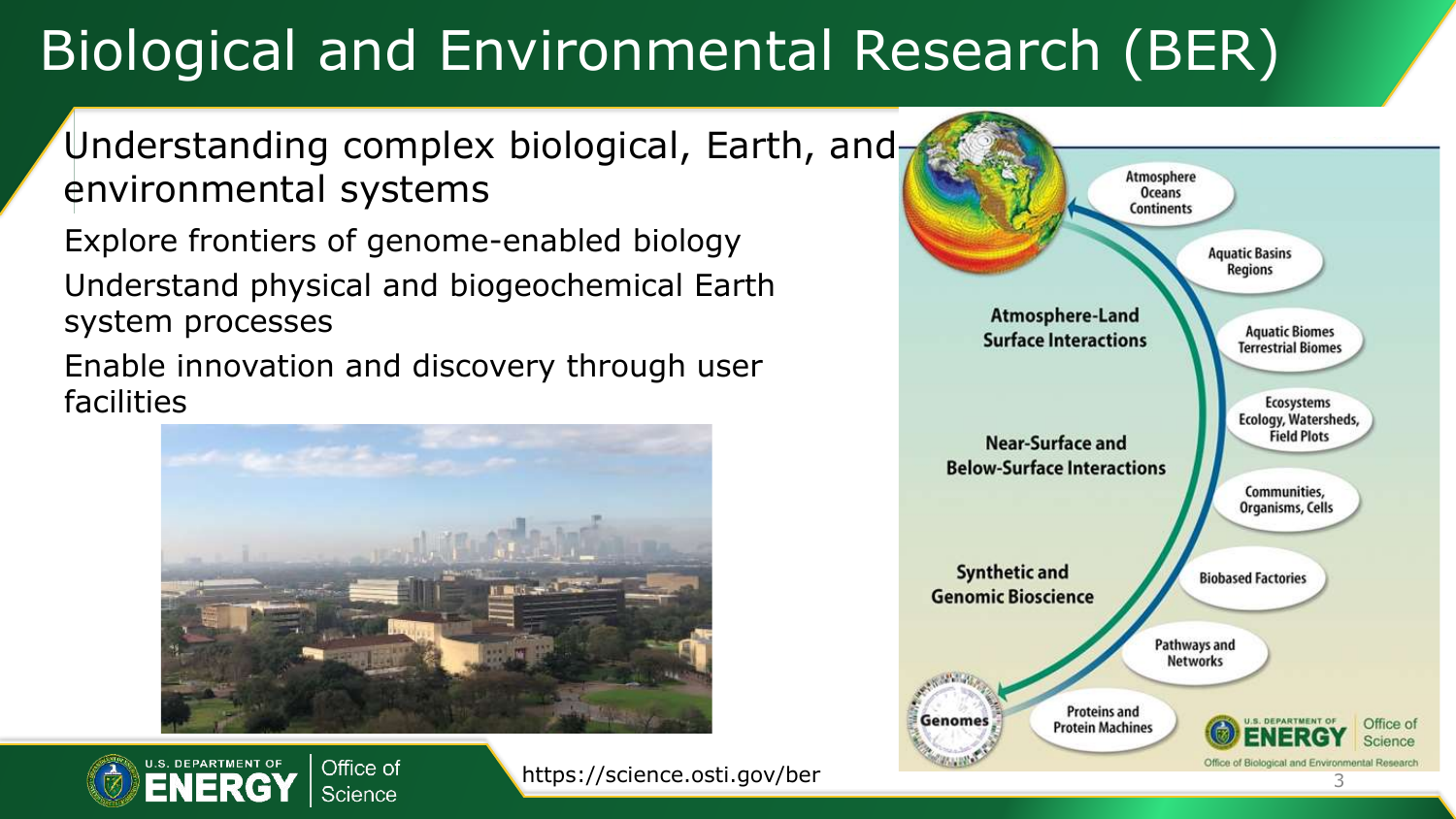### BER's Earth and Environmental Systems Sciences Division (EESSD)



### **Atmospheric Science**

- Atmospheric Science
- Atmospheric Radiation Measurement (ARM) facility



### **Earth and Environmental Systems Modeling**

- Climate and Earth System Modeling
- Climate resilience

### **Environmental System Science**

- Ecosystem and Watershed **Sciences**
- Environmental Molecular Sciences Laboratory (EMSL)

### Data Management for Earth and Environmental Sciences



<https://science.osti.gov/ber/Research/eessd>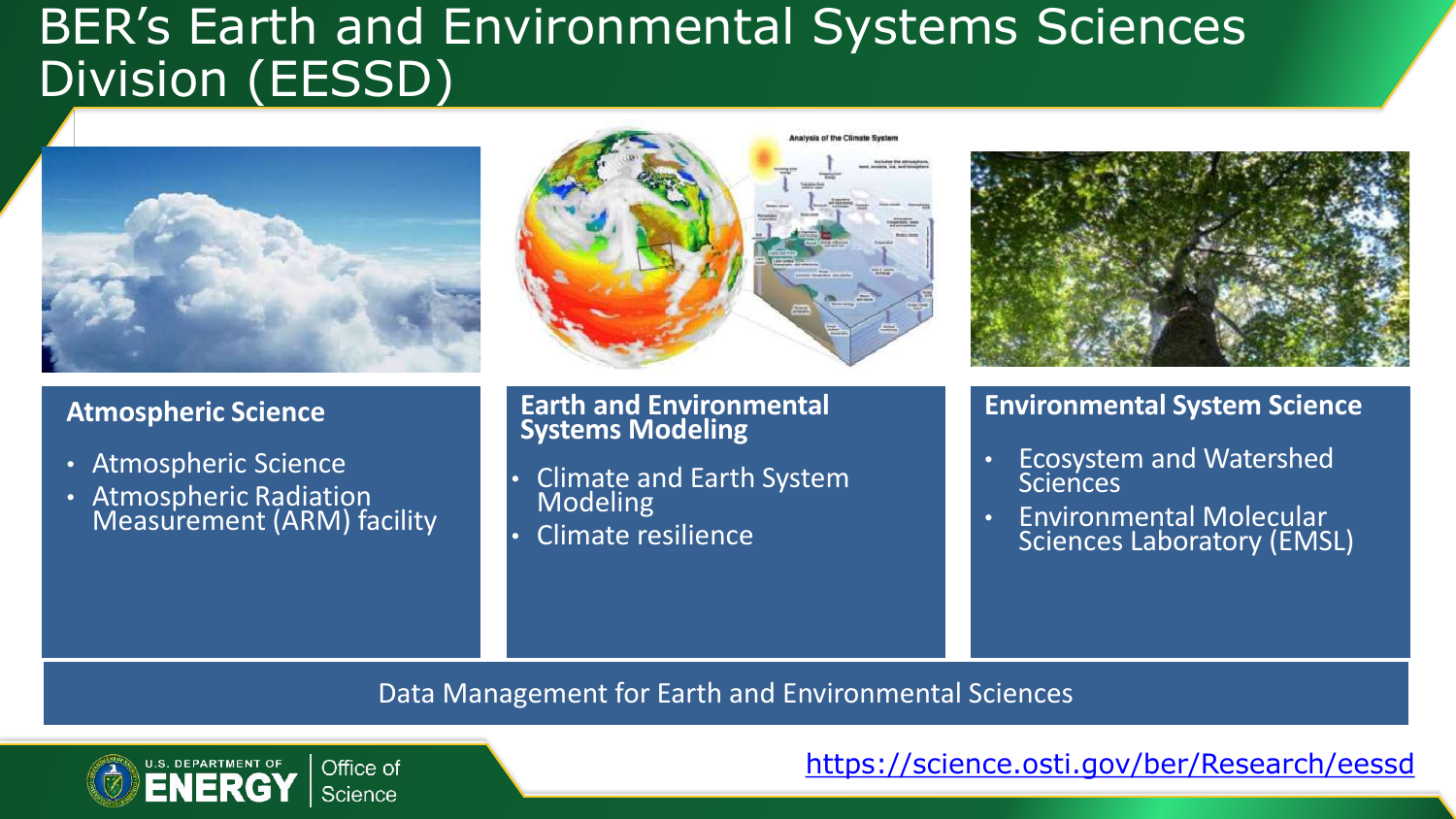## Developing the Urban IFL Concept



*\*References and links to these (and other) reports available in the FOA text*



"Create **new integrated field laboratories** that target biogeochemical, energy, and water flows between urban areas and surrounding ecosystems." (EESS Action Item, p. 6)

Research Need and Knowledge Gap: **Improve Human-Earth System Modeling Capabilities**: "human-Earth interactions at fine scales such as processes in urban population centers …are not well represented in the current generation of models" (p.42)

> "the intellectual home for fundamental research [on] the **interactions** and **interdependencies** of the atmospheric, terrestrial, subsurface, cryospheric, oceanic, and humanenergy components of the Earth system." (exec summary, p.iv)

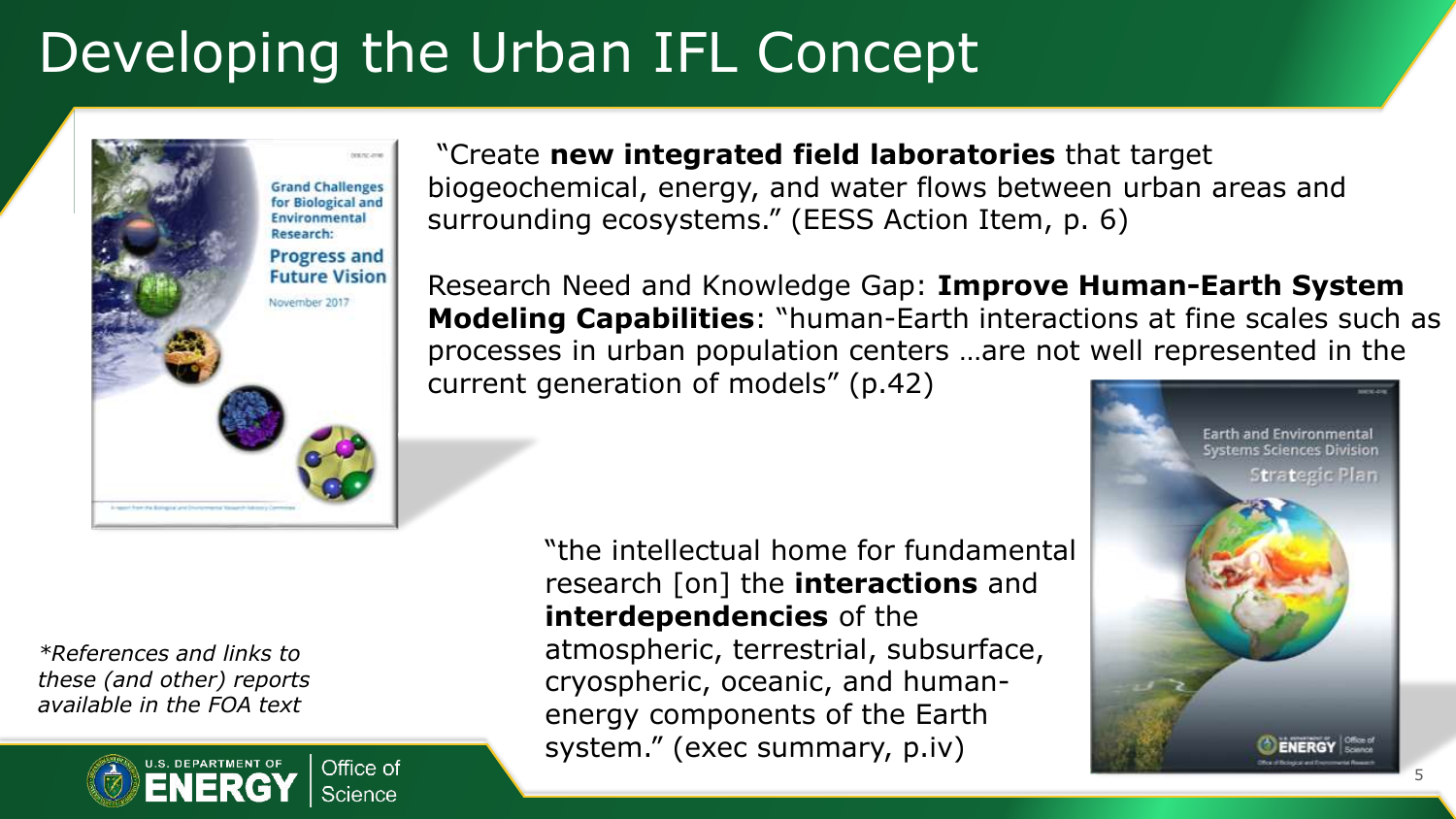Urban Integrated Field Laboratories (Urban IFL) Funding Opportunity Announcement (FOA) DE-FOA-0002581

Scientific/Technical Contacts:







Jennifer Arrigo [jennifer.arrigo@science.doe.gov](mailto:jennifer.arrigo@science.doe.gov) Sally McFarlane [sally.mcfarlane@science.doe.gov](mailto:sally.mcfarlane@science.doe.gov)

Robert (Bob) Vallario [bob.vallario@science.doe.gov](mailto:bob.vallario@science.doe.gov)

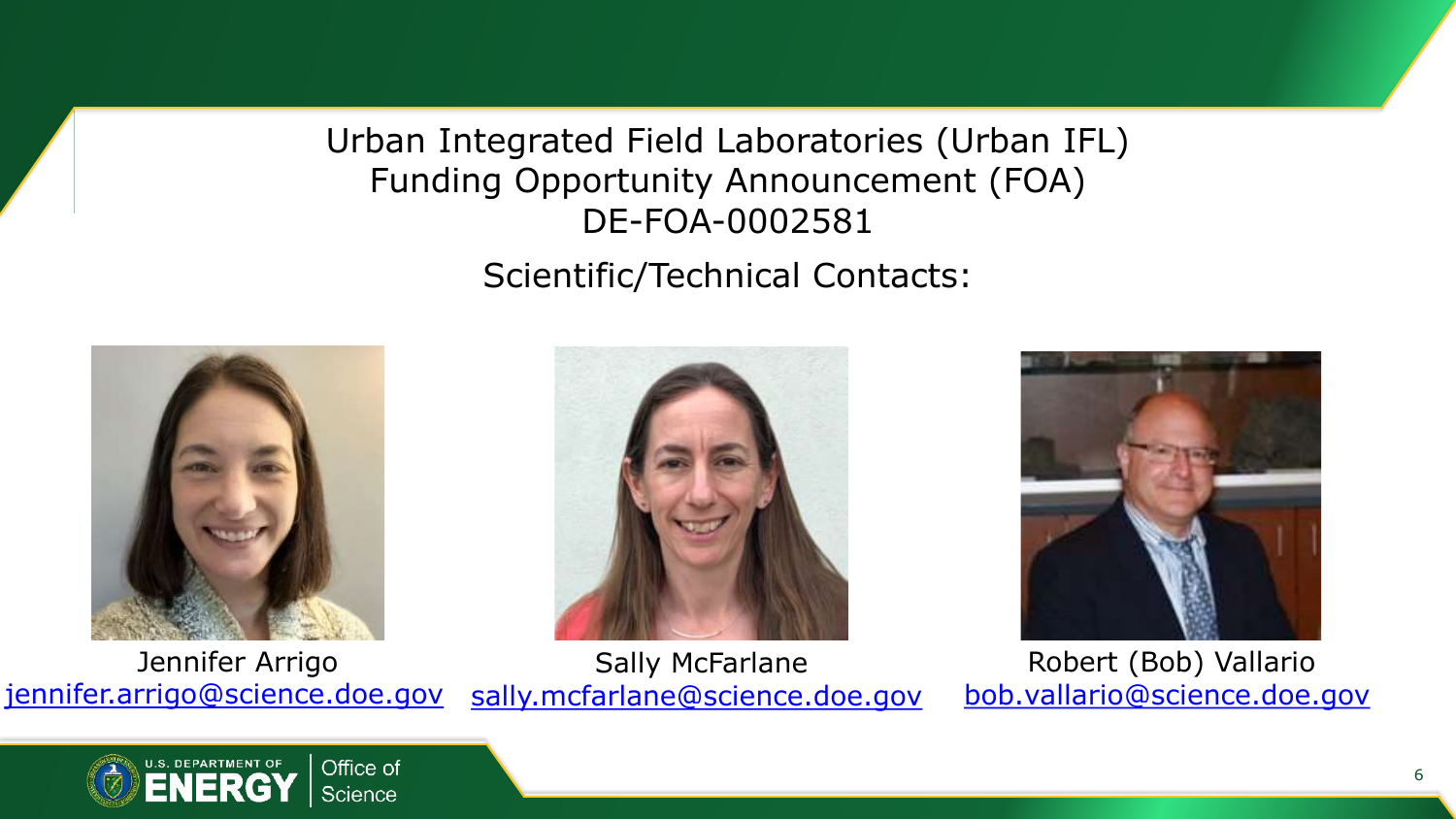## Urban IFL FOA – Summary (Sec 1 of the FOA)

- **Urban Integrated Field Laboratories (Urban IFLs)** will improve our understanding of climate and environmental predictability across complex and variable urban regions.
- The Urban IFLs will necessarily involve **diverse scientific disciplines** to develop comprehensive projects including **field observations, data assimilation, modeling, and model-data fusion**, to **inform equitable solutions** based on state-of-theart **uncertainty quantification and data analytics**.
- For the purposes of this FOA, **urban regions are densely populated areas**, encompassing **interdependent environmental, ecological, infrastructure, and human components**.
- Urban regions of interest for this FOA are in **climate-sensitive locations** and are **highly heterogeneous**…particularly when that **heterogeneity relates to impacts on disadvantaged communities**.
- While **multiple IFLs may be selected in response to this FOA**…each of the selected IFLs will **represent different aspects of understanding urban systems,** (e.g. diverse demographic characteristics; differing climate-induced pressures on people and infrastructures; and



unique geographic settings)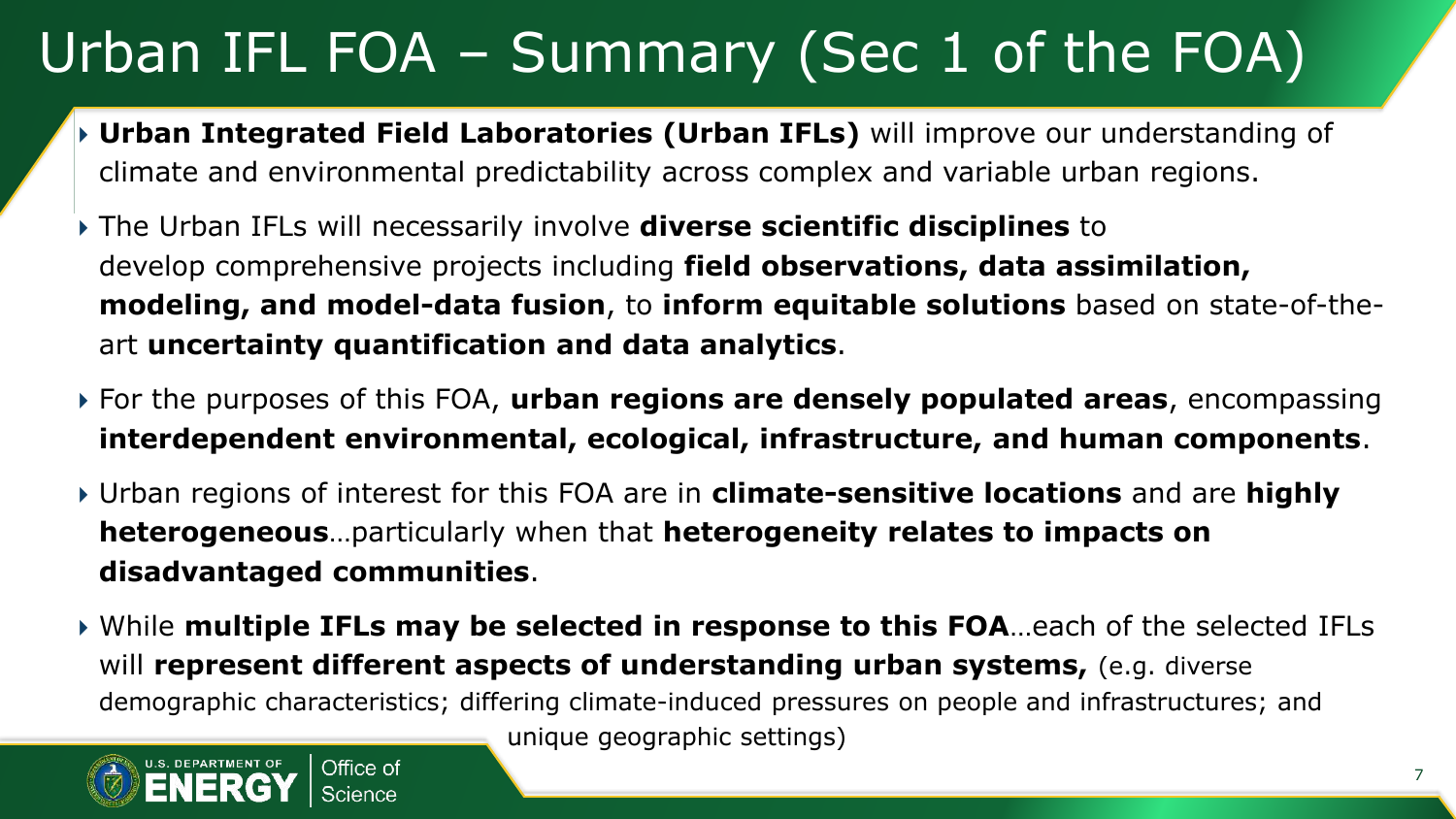## Defining Attributes (Sec 1 of the FOA)

- An Urban IFL must be focused on an urban region within the United States or one of its territories
- The Urban IFL emphasizes the basic sciences of climate, environmental, ecological, and urban change affecting heterogeneous urban regions, yet with a view towards informing sustainable, resilient, and equitable solutions.
- The proposed urban region is unique yet exhibits some climatic, demographic, or other similarities to other US urban regions
	- Other similar urban regions will be able to learn from science success stories from the urban region that contains an IFL.

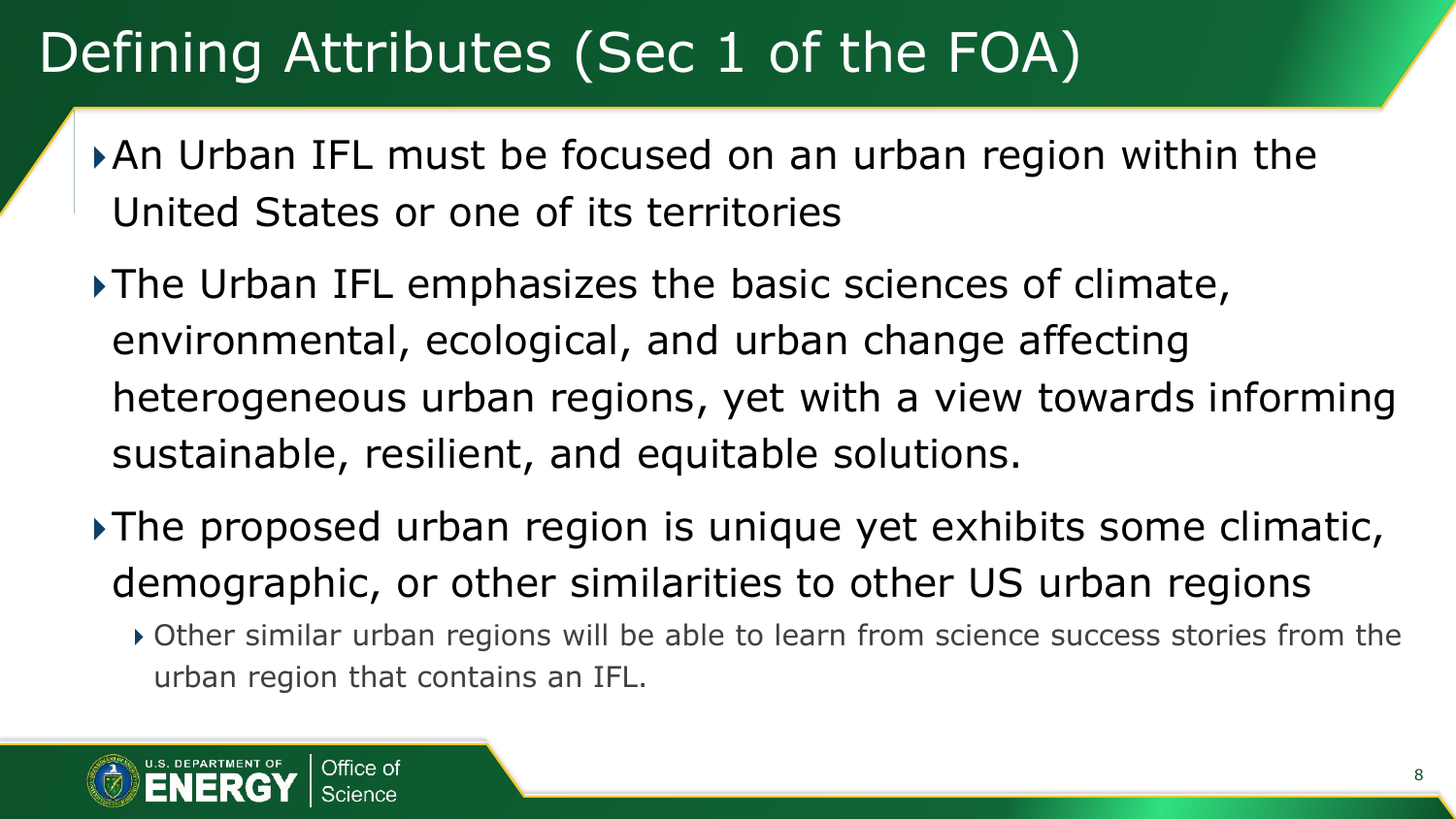## Defining Attributes, Cont. (Sec 1 of the FOA)

- The Urban IFL research combines new observations with high resolution and highly detailed urban modeling, where data generated by observations and models are used for scientific analysis.
	- While the new observations will be expected …the applicants will also be encouraged to leverage …existing observations and observing networks, including crowd-sourced information.
	- The modeling component must be at a high enough resolution and detail to adequately represent distinguishing features and changing dimensions of heterogeneous communities across the urban region. The modeling component must furthermore be capable of being nested within and/or forced by a regional to global climate system model.
- ▶ The IFL provides opportunities to inspire, train, and support leading scientists from a variety of institutions, including minority-serving institutions, who have an appreciation for the global climate and energy challenges of the 21st century.

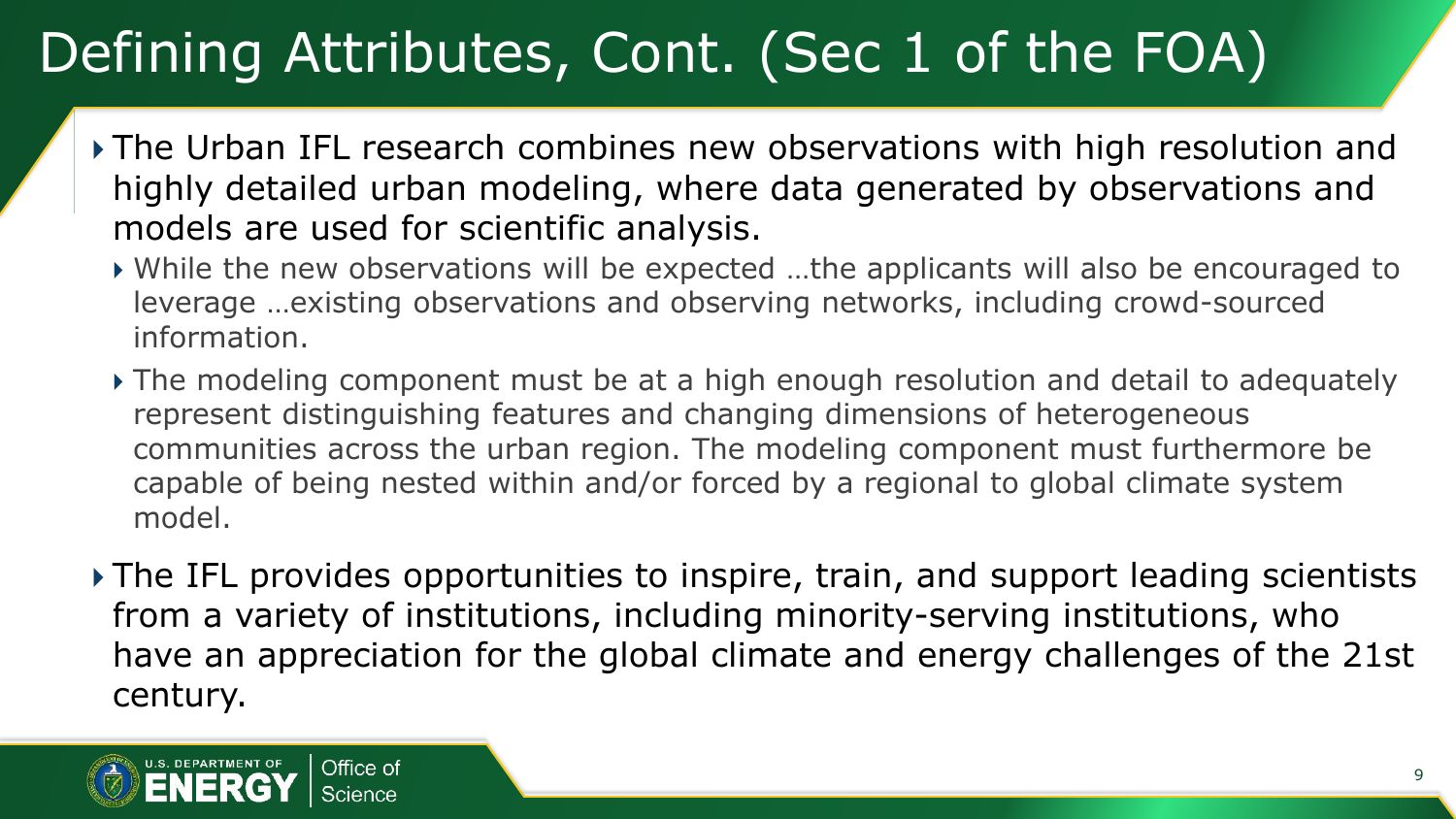### Research Focus Areas(See Sec. I of the FOA)

- The Urban IFL science plan includes significant research efforts addressing all three required Research Focus Areas and integrates knowledge and effort across them.
	- **1. Spatial variabilities across the greater urban regions and how the variabilities exert influences on local micro-climates and micro-environments affecting urban communities.**
	- **2. Observing and modeling biogeochemical cycling and atmospheric composition in urban systems.**
	- **3. Towards quantifying the benefits of equitable solutions that are applied to heterogeneous urban regions in addressing the climate crisis.**

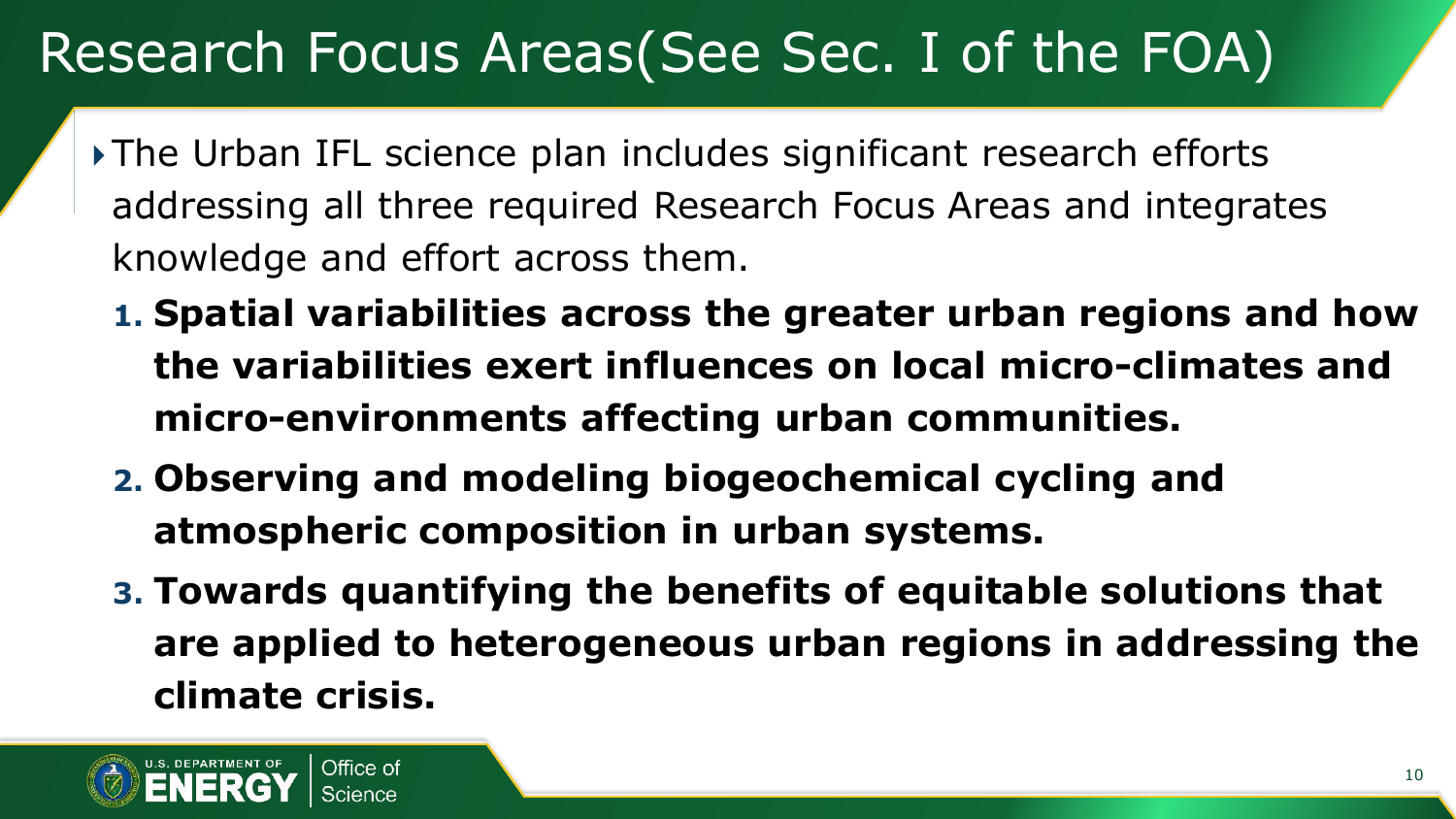### Research Focus Areas Details (Sec 1 of the FOA)

- An Urban IFL must have significant research efforts addressing multiple science themes and is expected to be structured around the three specific Research Focus Areas (RFA).
- All three RFAs must be explicitly addressed in an Urban IFL, though it not expected that the proportion of effort in each RFA be equal.
- Each RFA is listed with representative supporting questions that would be responsive to the FOA. These questions are intended to be examples only. The intent of the program is to allow for maximum flexibility for Urban IFLs to identify, define, and address questions relevant to the three required RFA.

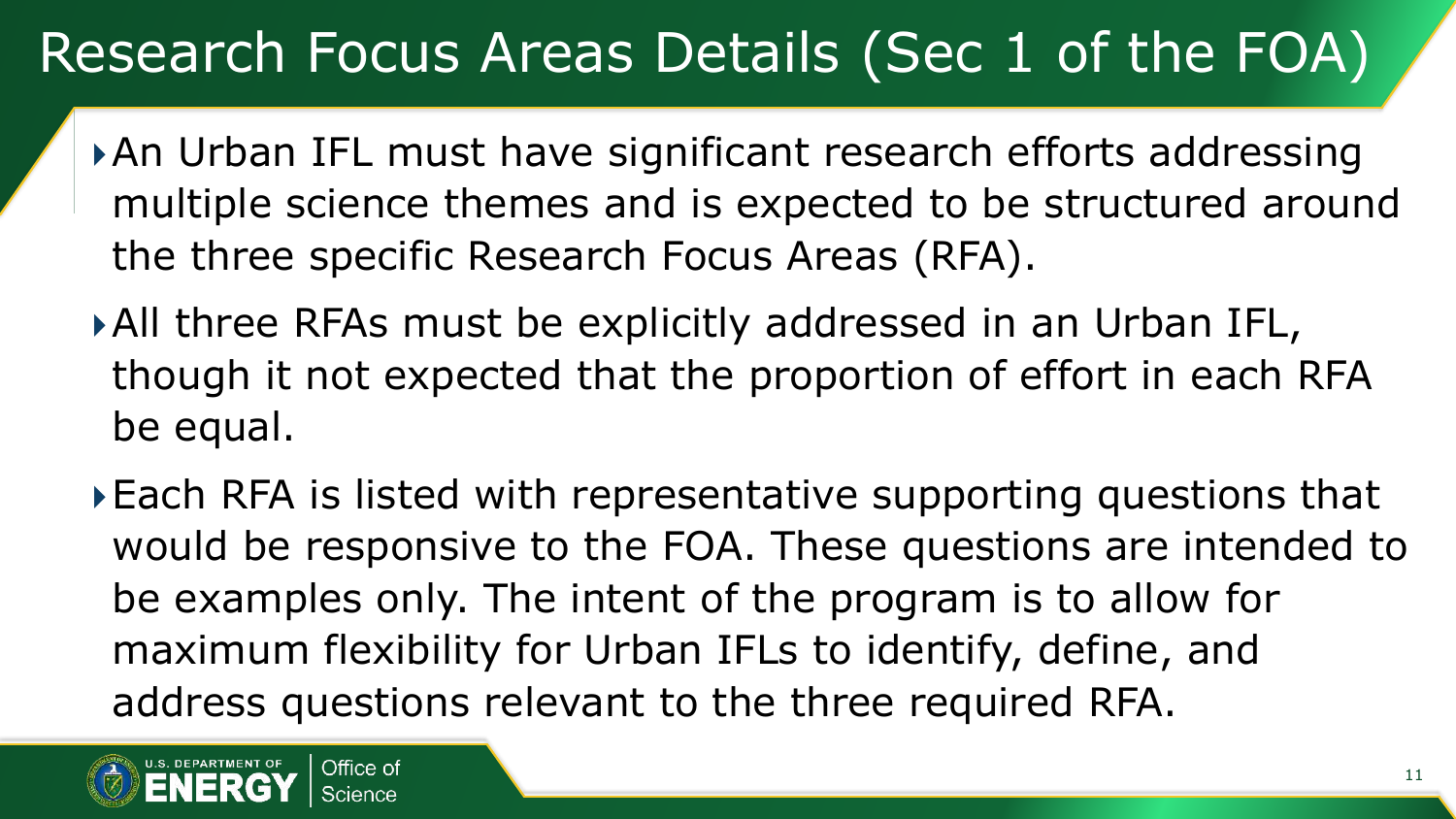## Teaming Arrangements/ Management

- The scope and complexity of the IFLs will require multi-disciplinary teams. An Urban IFL will be required to be a multi-institutional team.
- Locally based and minority serving institutions (MSI) are expected to have significant roles in each Urban IFL management team, either as a lead organization or as a key team member.
- An Urban IFL research team should be comprised of diverse institutions, which could include DOE/NNSA National Laboratories, academic and non-profit research institutions, other federal agencies, and/or the private sector. The total combined project funding for DOE/NNSA National Laboratories must not exceed 60% of the total funding.
- The lead organization must be an academic institution or a National Laboratory. The lead organization must perform an equal or greater portion of the scientific and technical work than any other team member and should receive no more than 50% of the total funding.
- At least one member of the management team must have in depth local knowledge of the diverse urban communities of interest and their needs for climate solutions.
- The management team is structured to accurately reflect and represent the diversity of institutions participating in the Urban IFL.

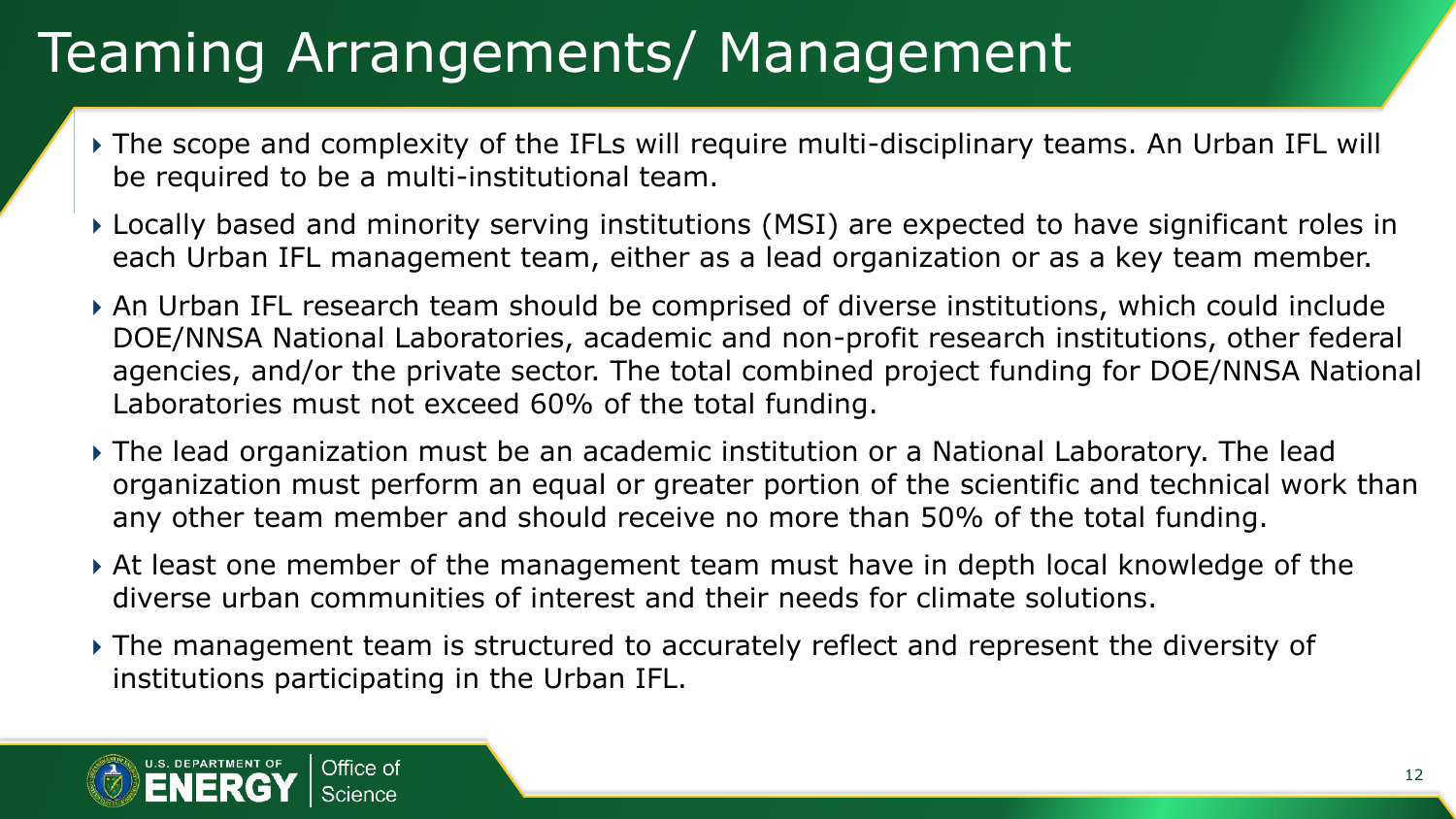## Infrastructure and Operations

- Urban IFLs are expected to bring together observations with detailed high resolution urban modeling.
	- Urban IFLs are expected to develop new observational and modeling capabilities tailored to meet their specific research goals
	- They are encouraged, as appropriate:
		- to use and potentially contribute to the improvement of the hierarchy of models available to and developed by BER across its relevant programs
		- to exploit data from existing BER observational capabilities such as the AmeriFlux network or Atmospheric Radiation Management (ARM) user facility
		- to capitalize on extensive data management holdings and advanced analysis capabilities.
	- Applicants are also expected to outline computational needs and describe their provisioning strategy along with any dependencies/uncertainties and associated contingency options.
	- Urban IFLs will need to address the significant logistical and scientific challenges of high quality observing in an urban environment, and applications should include plans that demonstrate an ability to execute proposed field observations.

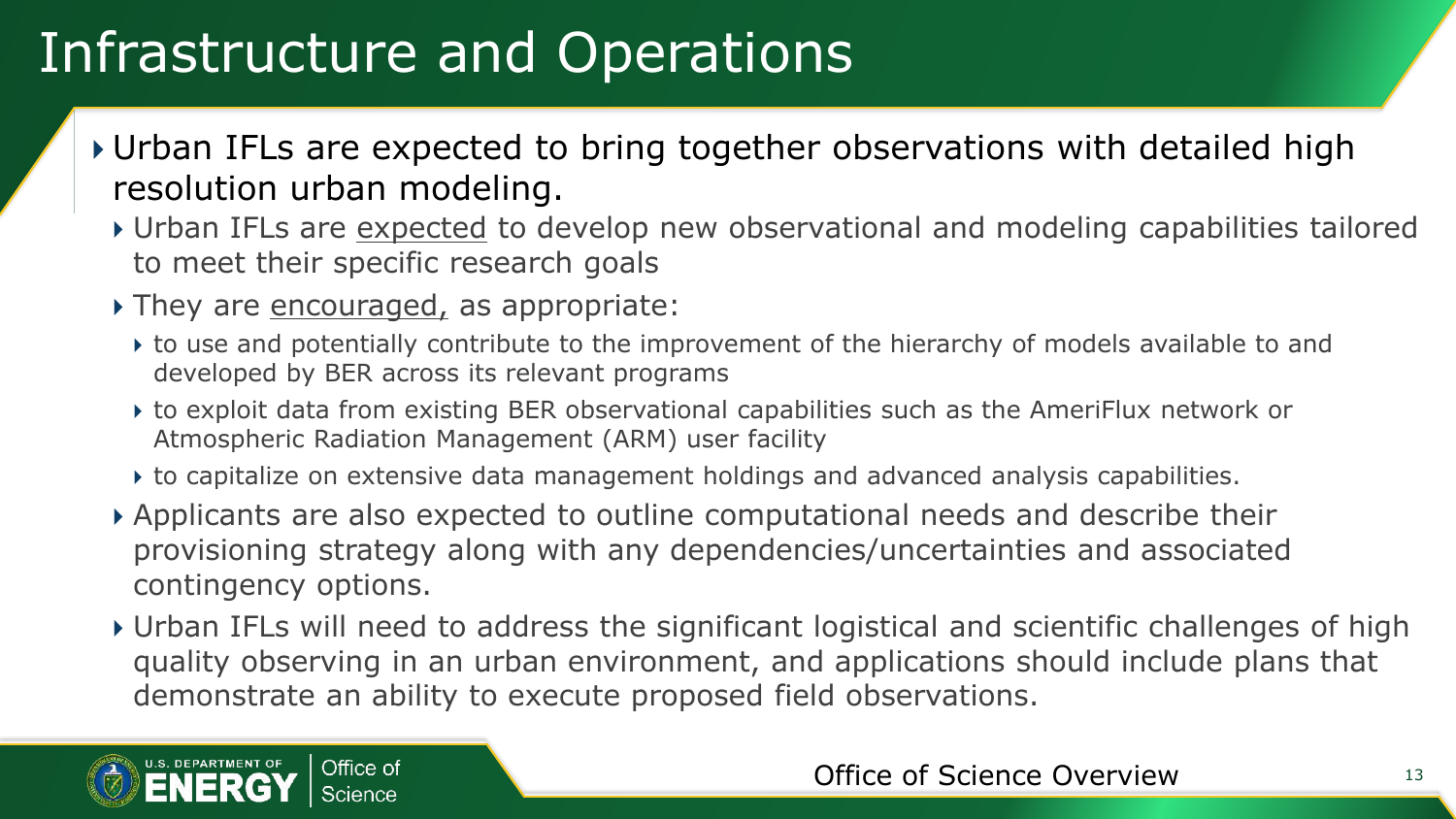## Applying to the Urban IFL Solicitation

### ▶ Program Managers:

- Jennifer Arrigo, [Jennifer.Arrigo@science.doe.gov](mailto:Jennifer.Arrigo@science.doe.gov) (ESS)
- Sally McFarlane, [Sally.McFarlane@science.doe.gov](mailto:Sally.McFarlane@science.doe.gov) (ASR/ARM)
- ▶ Robert Vallario, [Bob.Vallario@science.doe.gov](mailto:Bob.Vallario@science.doe.gov) (EESM)

### ▶ Pre-Application Deadline: Tues. April 19, 2022, at **5:00PM ET**

- limited to one pre-application as lead institution.
- The pre-application must be submitted electronically through the DOE SC Portfolio Analysis and Management System (PAMS) website [https://pamspublic.science.energy.gov/.](https://pamspublic.science.energy.gov/)
- ▶ Read/follow instructions carefully (Section IV. B)
- Pre-applications will be reviewed for responsiveness of the proposed work to the research topics identified in this FOA. Applicants will receive a response from DOE by April 26, 2022 (11:59PM ET)

### Application Deadline: Thursday, June 16, 2022 at **11:59PM ET**

- Only Encouraged pre-applications may submit full applications
- Applications must be submitted [https://www.Grants.gov](https://www.grants.gov/)
- Merit Review Criteria will be used to evaluate applications (Section V)
- Program Policy Factors (Section V) will be used to prioritize funding recommendations
- DOE anticipates that award selection will be completed by August 2022 and that awards will be made in Fiscal Year 2022.

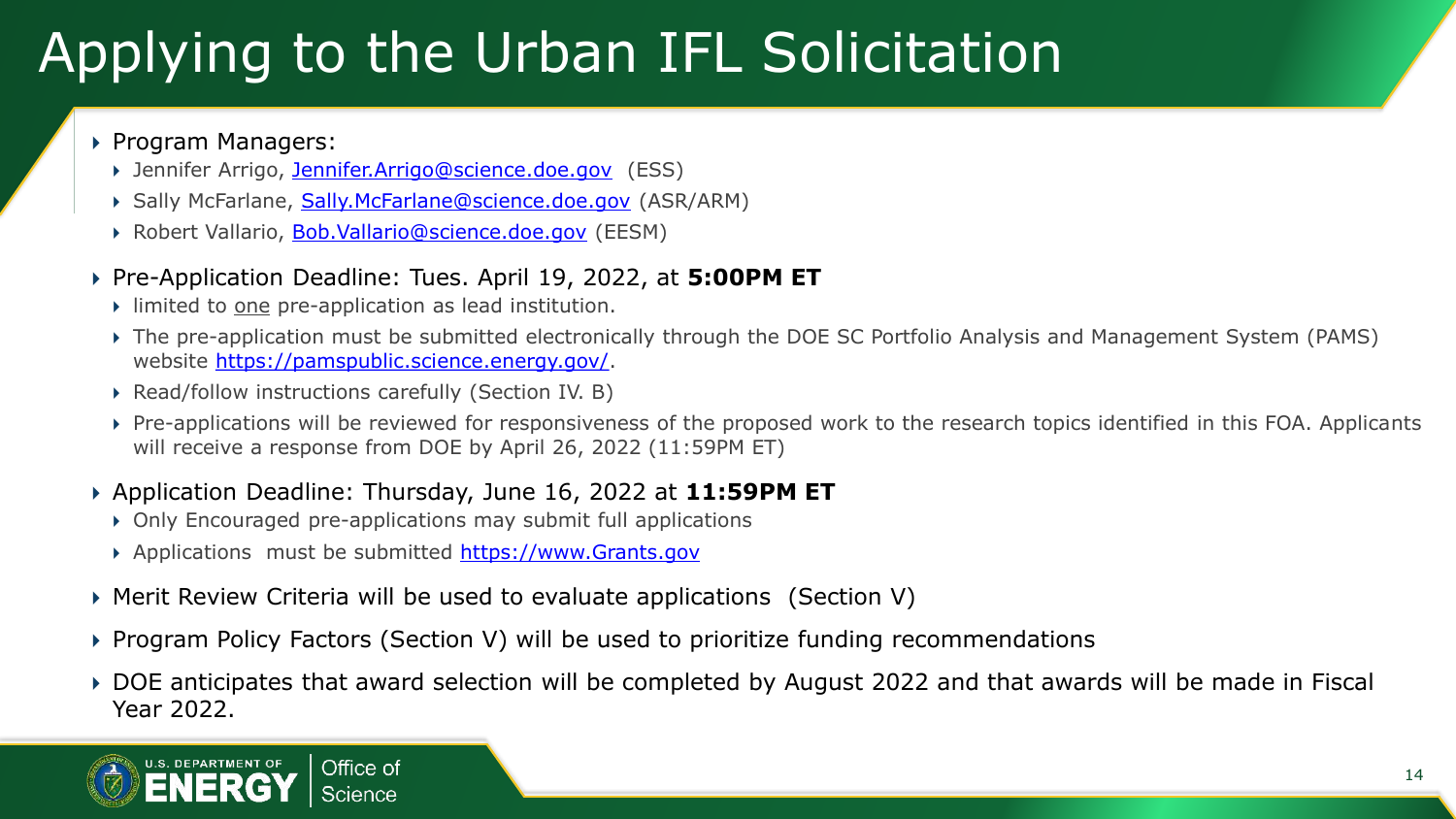### Award Information

- **Estimated funding**: DOE anticipates that, subject to the availability of future year appropriations, a total of up to \$85 million in current and future fiscal year funds will be used to support awards under this FOA.
- **Period of performance**: DOE anticipates making awards with a project period of 5 years
- **Maximum/minimum award size**: DOE anticipates that award sizes will range from \$2,000,000 per year to \$5,000,000 per year.
- **Expected number of awards**: Approximately 3 to 5 awards are expected. The exact number of awards will depend on the number of meritorious applications and the availability of appropriated funds.
- **Types of award instruments**: DOE anticipates awarding grants, cooperative agreements, interagency agreements, and/or National Laboratory authorizations under this FOA.grants, cooperative agreements, interagency agreements, and/or National Laboratory authorizations under this FOA.
- **Multi-institution:** DOE will consider funding multi-institution teams submitted as **collaborative applications\***, in which each institution must submit its own application with an identical common research narrative, under this FOA. Multi-institutional teams may also apply using **a prime and subaward\*** with one application submitted by the lead institution.



\*Multi-institution teams that include Federally affiliated entities must adhere to eligibility standards in Sec III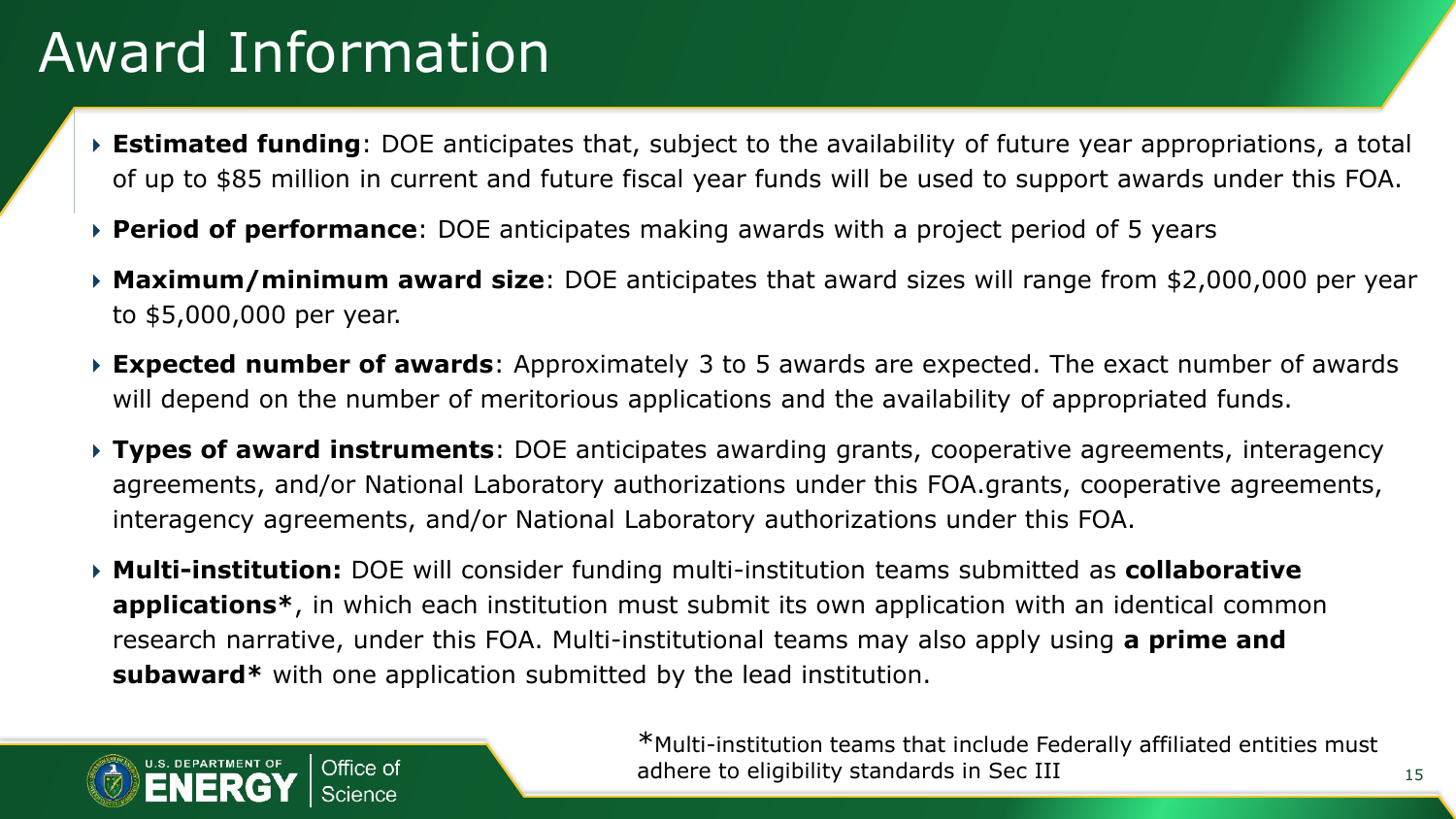# **Eligibility**

- Eligible Applicants: All\* types of domestic entities, including for example, universities/colleges, non-profit organizations, for profit organizations, (see Sec. III of the FOA)
- The lead organization must be an academic institution or a DOE/NNSA National Laboratory.
	- DOE/NNSA National Laboratories are eligible to submit applications and may be proposed as subrecipients under another organization's application.
	- Non-DOE/NNSA FFRDCs are eligible to submit applications but are not eligible to be proposed as lead in a collaborative application or as subrecipients under another organization's application.
	- Other Federal Agencies are eligible to submit applications under this FOA but are not eligible to be proposed as lead in a collaborative application or as subrecipients under another organization's application.
- Applicant institutions are limited to no more than one letter of intent, pre-application, or application as lead institution.
- Institutions, as team members and not leads, may be included on multiple applications.
- The PI on a pre-application or application may also be listed as a senior or key personnel on separate submissions without limitation.



16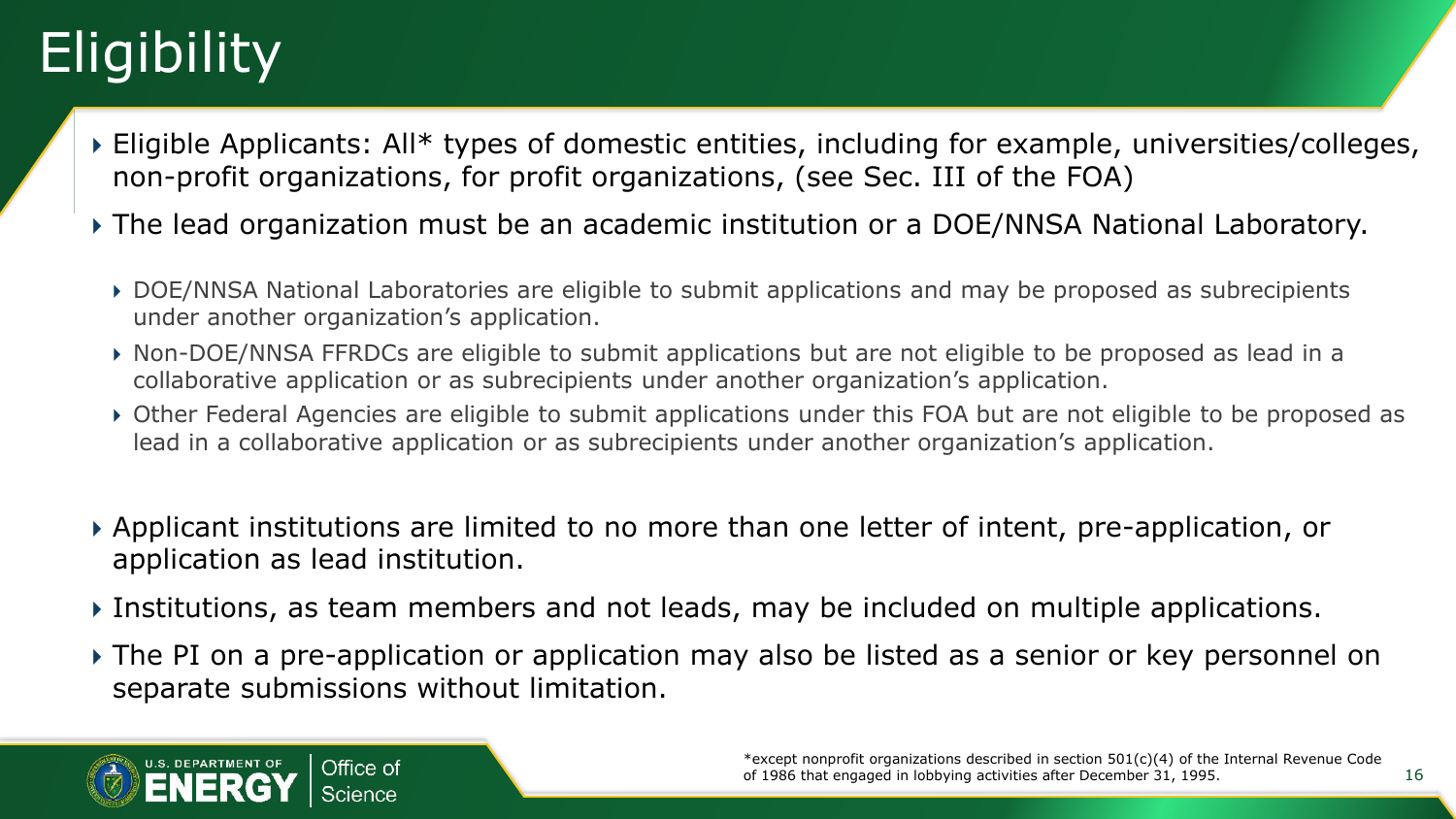### Office of Grants and Cooperative Agreements (OGCA)

- Serves as the Office of Science (SC) Financial Assistance Center of Excellence
- Performs cradle-to-grave services: solicits, reviews, negotiates, awards, administers and closes out financial assistance agreements (grants and cooperative agreements)
- Provides senior-level advice and guidance in matters of financial assistance

### Processes over 4,000 financial assistance actions (approximately \$1.3B) each year

*Mission: The Office of Grants and Cooperative Agreements (OGCA) serves as the SC Financial Assistance Center of Excellence performing cradle-to-grave services for SC and other DOE program offices. The OGCA solicits, reviews, selects, negotiates, awards, administers and closes out financial assistance agreements (grants and cooperative agreements) including those for SC's Research Financial Assistance Program, DOE's Small Business Innovative Research (SBIR) and Small Business Technology Transfer (STTR) programs, other first-of-a-kind financial assistance efforts in pursuit of transformative science, and other financial assistance actions, as necessary.*

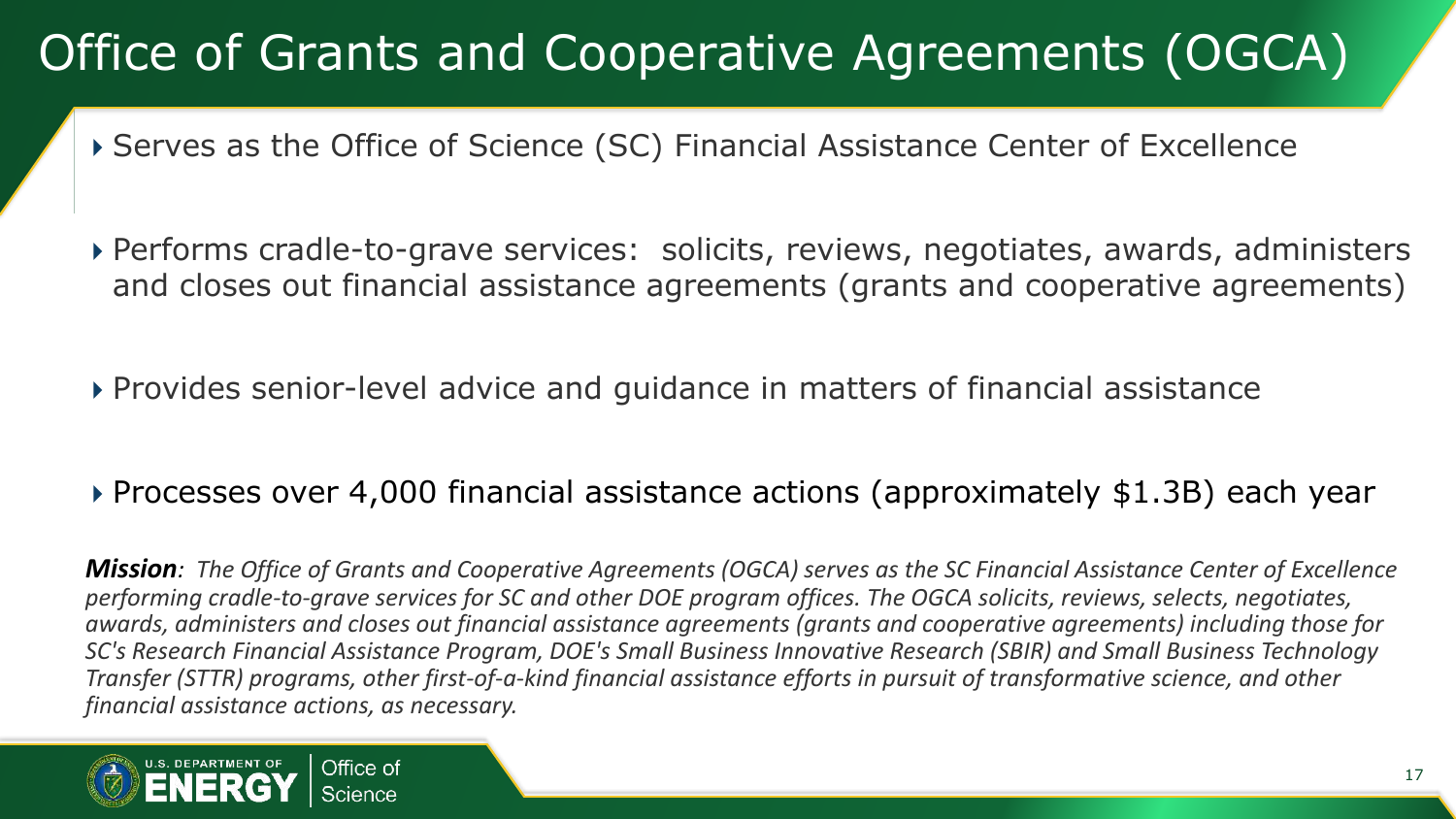### REGISTER IN ALL SYSTEMS AS SOON AS POSSIBLE:

[www.grants.gov](http://www.grants.gov/)

Support: 800-518-4726 or support@grants.gov

[www.sam.gov](http://www.sam.gov/)

Support: 866-606-8220

[www.fedconnect.net](http://www.fedconnect.net/)

Support: 800-899-6665

 DOE SC Portfolio Analysis and Management System (PAMS) [https://pamspublic.science.energy.gov](https://pamspublic.science.energy.gov/)

Support: 855-818-1846 or sc.pams-helpdesk@science.doe.gov

Any Other Applicable Systems

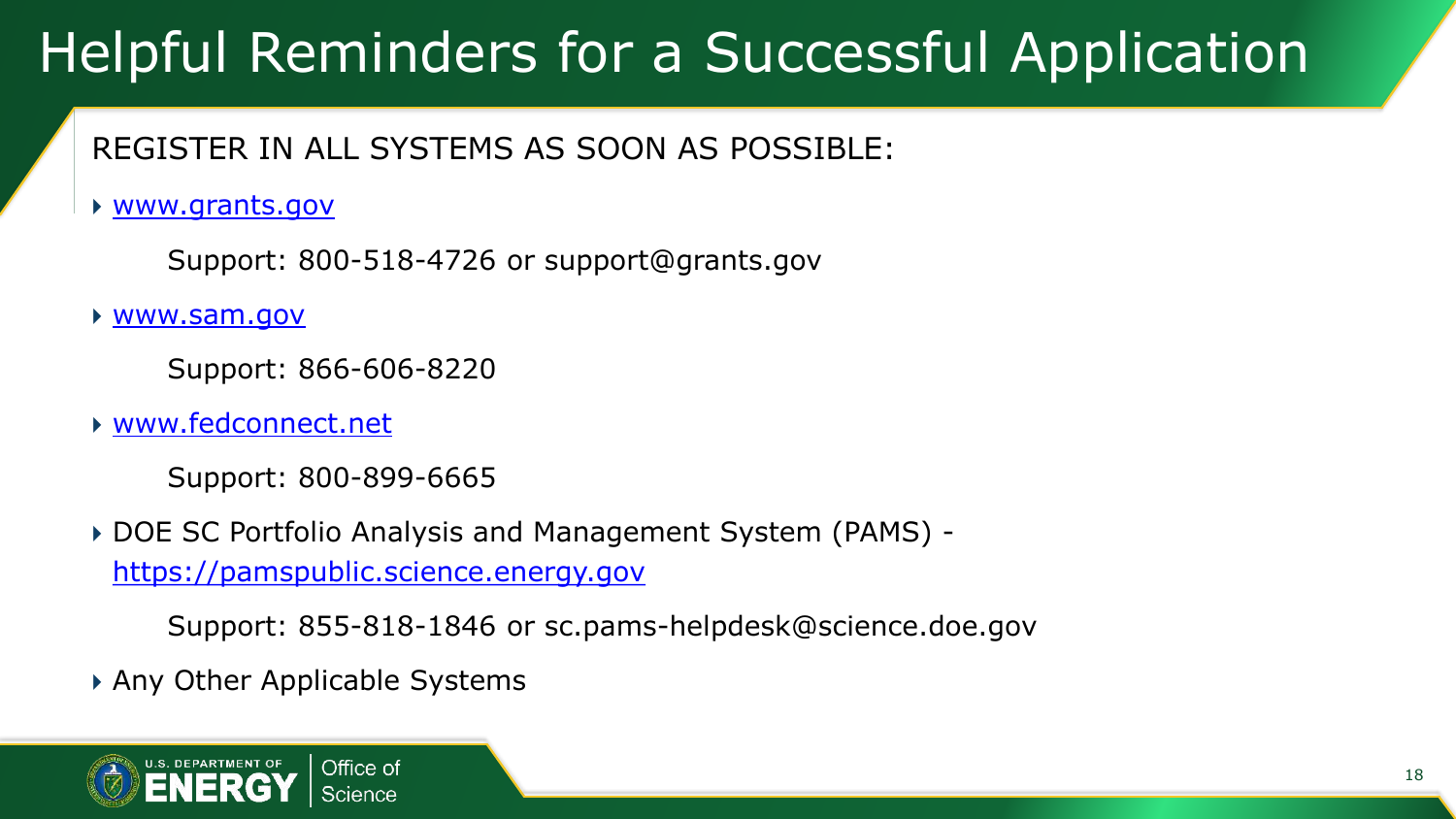### **CHECKLIST FOR AVOIDING COMMON ERRORS:** SEE PAGE IV OF THE FOA

| Item                                                      | <b>Issue</b>                                                                                                                                                                                                                                                            |
|-----------------------------------------------------------|-------------------------------------------------------------------------------------------------------------------------------------------------------------------------------------------------------------------------------------------------------------------------|
| <b>Page Limits</b>                                        | Strictly followed throughout application, including particular attention to:<br><b>Research Narrative</b><br>Appendix 2 Narrative, if any<br>Biographical sketches<br>Data Management Plan(s) (DMPs)<br>Letter(s) of Recommendation, if any<br>$\overline{\phantom{a}}$ |
| <b>Personally Identifiable Information</b>                | None present in the application                                                                                                                                                                                                                                         |
| <b>Research Narrative</b>                                 | Composed of one PDF file including all appendices                                                                                                                                                                                                                       |
| <b>Project Summary / Abstract</b>                         | Name(s) of applicant, $PI(s)$ , $PI's$ institutional affiliation(s), Co-Investigator(s),<br>Co-Investigator's institutional affiliation(s)                                                                                                                              |
| <b>DOE Title Page</b>                                     | Follow instructions closely                                                                                                                                                                                                                                             |
| <b>Budget</b>                                             | Use current negotiated indirect cost and fringe benefit rates                                                                                                                                                                                                           |
| <b>Budget Justification (attached to budget)</b>          | Justify all requested costs                                                                                                                                                                                                                                             |
| <b>Biographical Sketches</b>                              | Follow page limits strictly and do not include list of collaborators                                                                                                                                                                                                    |
| <b>Current and Pending Support</b>                        | Ensure complete listing of all activities, regardless of source of funding                                                                                                                                                                                              |
| List of Individuals who Should not Serve as Merit Reviews | Provided as separate file in application                                                                                                                                                                                                                                |
| <b>Data Management Plan (DMP)</b>                         | Include a DMP even if no experimental data is expected                                                                                                                                                                                                                  |

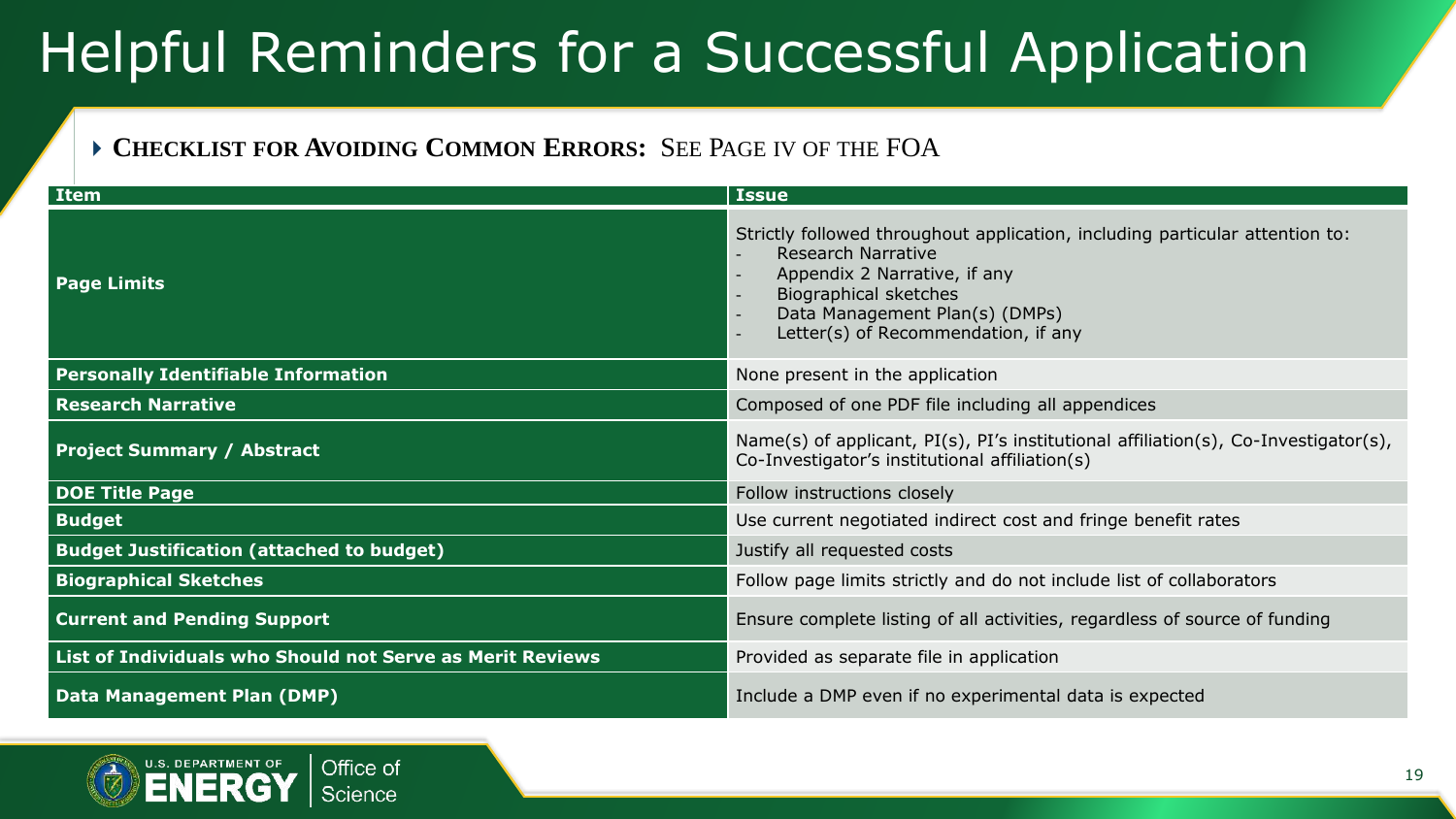### **Summary of Required Forms/Files -** Your application must include the following items:

| <b>Name of Document</b>                                                        | Format     | <b>Attach to</b>                  |
|--------------------------------------------------------------------------------|------------|-----------------------------------|
| SF 424 (R&R)                                                                   | Form       | N/A                               |
| <b>RESEARCH AND RELATED Other</b><br><b>Project Information</b>                | Form       | N/A                               |
| Project Summary/Abstract                                                       | PDF        | Field 7                           |
| Project Narrative, including required<br>appendices                            | PDF        | Field 8                           |
| <b>Identification of Merit Review Conflicts</b>                                | File       | Field 12                          |
| <b>RESEARCH &amp; RELATED BUDGET</b>                                           | Form       | N/A                               |
| <b>Budget Justification</b>                                                    | PDF        | Field L                           |
| <b>R&amp;R SUBAWARD BUDGET</b><br><b>ATTACHMENT(S) FORM (if</b><br>applicable) | Form       | N/A                               |
| Subaward Budget Justification (if<br>applicable)                               | <b>PDF</b> | Field L of the<br>subaward budget |
| PROJECT/PERFORMANCE SITE<br>LOCATION(S)                                        | Form       | N/A                               |
| <b>SF-LLL Disclosure of Lobbying</b><br>Activities, if applicable              | Form       | N/A                               |

See Section IV.D.8 of FOA

If selected for award, DOE reserves the right to request additional or clarifying information

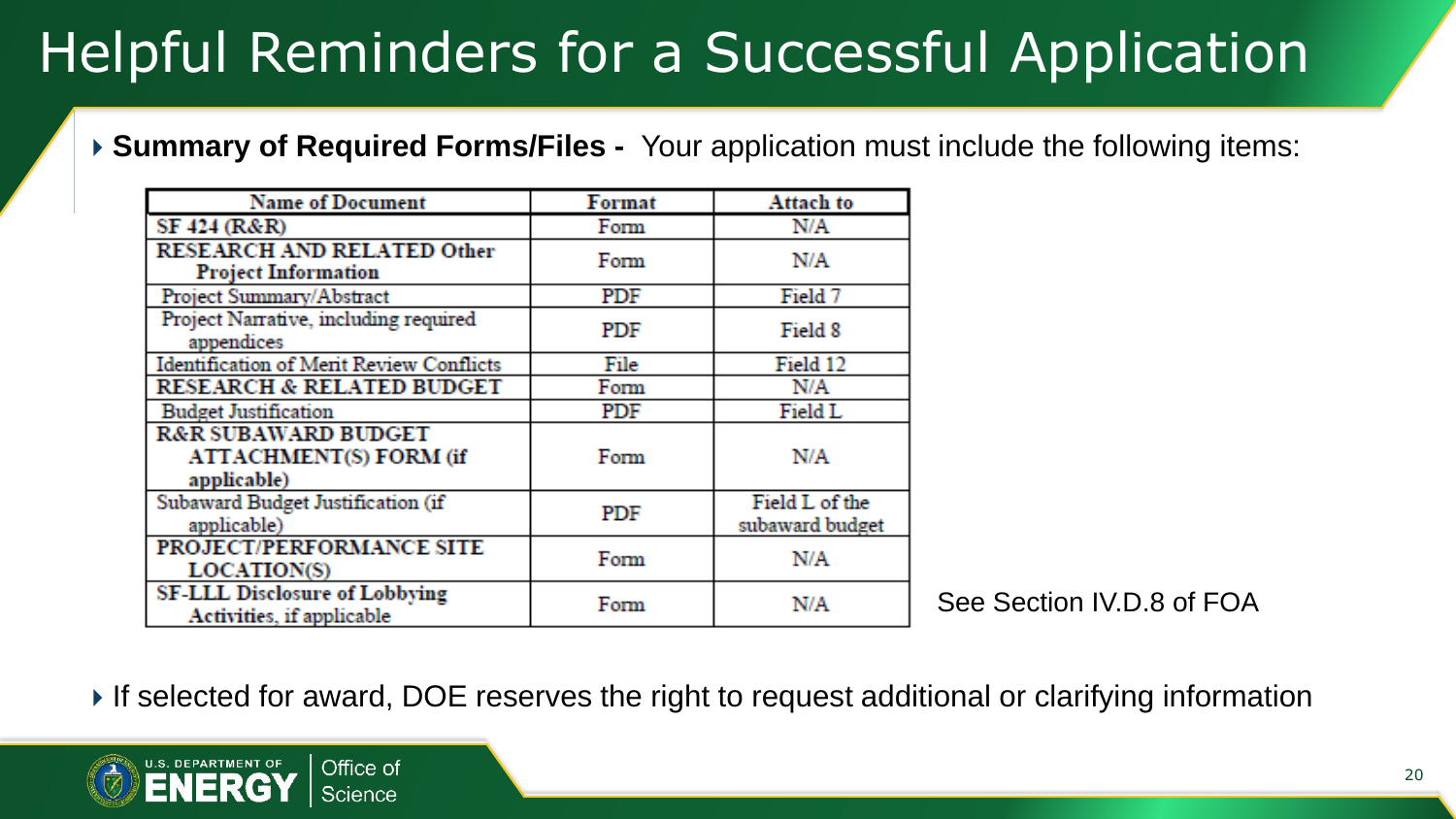### **BUDGET JUSTIFICATION (FIELD L ON THE FORM)**

See Section IV.D.3 of FOA

- Provide a justification that explains all costs proposed in the budget.
- Provide the details of all personnel (key or other) who will be working on the award, regardless of their source(s) of compensation. Explain their source(s) of compensation if it is not from this award.
- Provide any other information you wish to submit to justify your budget request.
- Provide a separate R&R budget and budget justification for each subrecipient.
- Include the indirect cost rate agreement as a part of the budget justification.

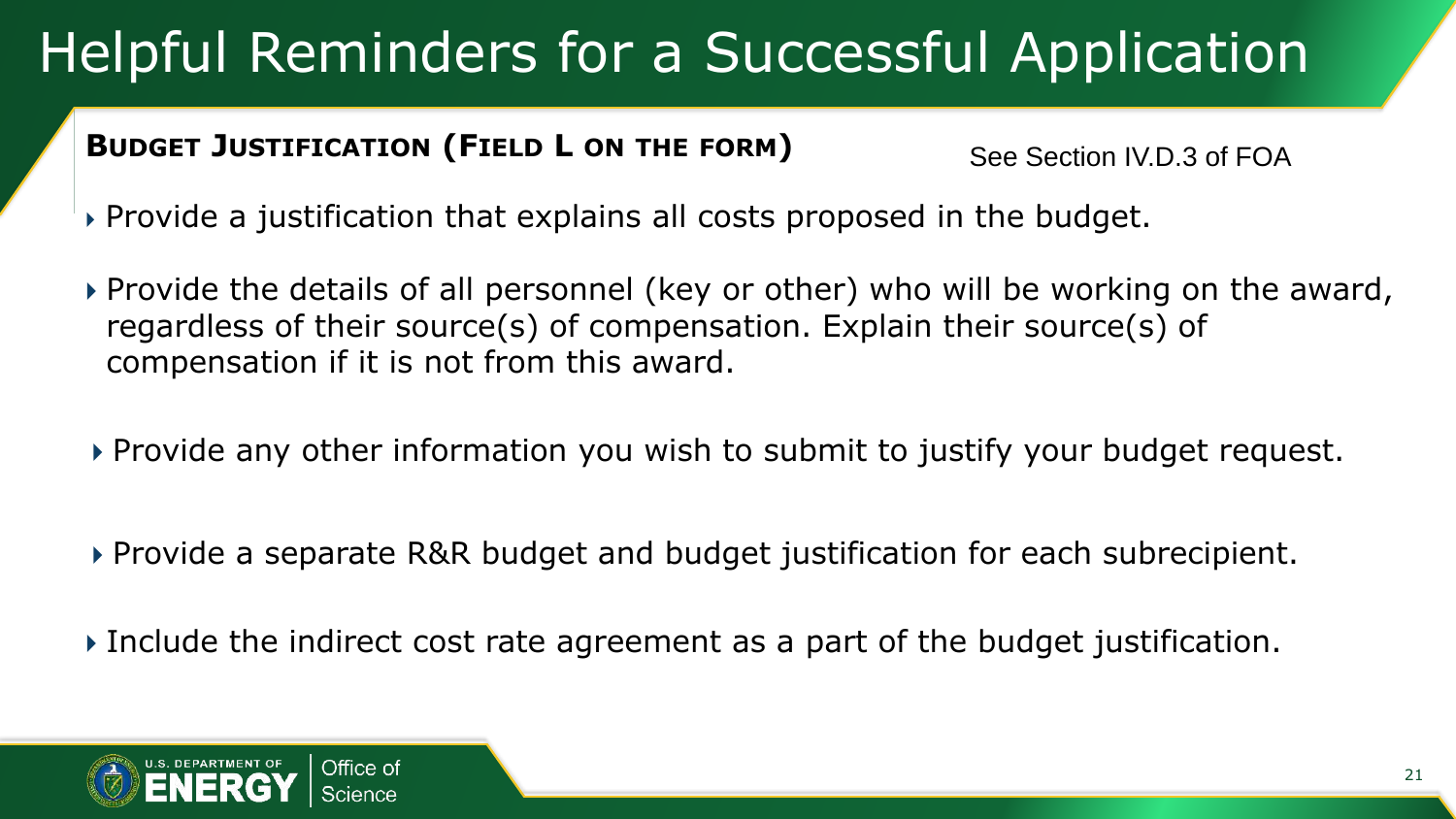Budget and Budget Justification are inconsistent

- $\blacktriangleright$  Equipment  $>$ \$5000
- Material & Supplies <\$5000
- Fringe/Indirect Rates are unsupported

Travel - Include purpose, destination, dates of travel (if known) and number of individuals for each trip. If the dates of travel are not known, specify estimated length of trip (e.g., 3 days).

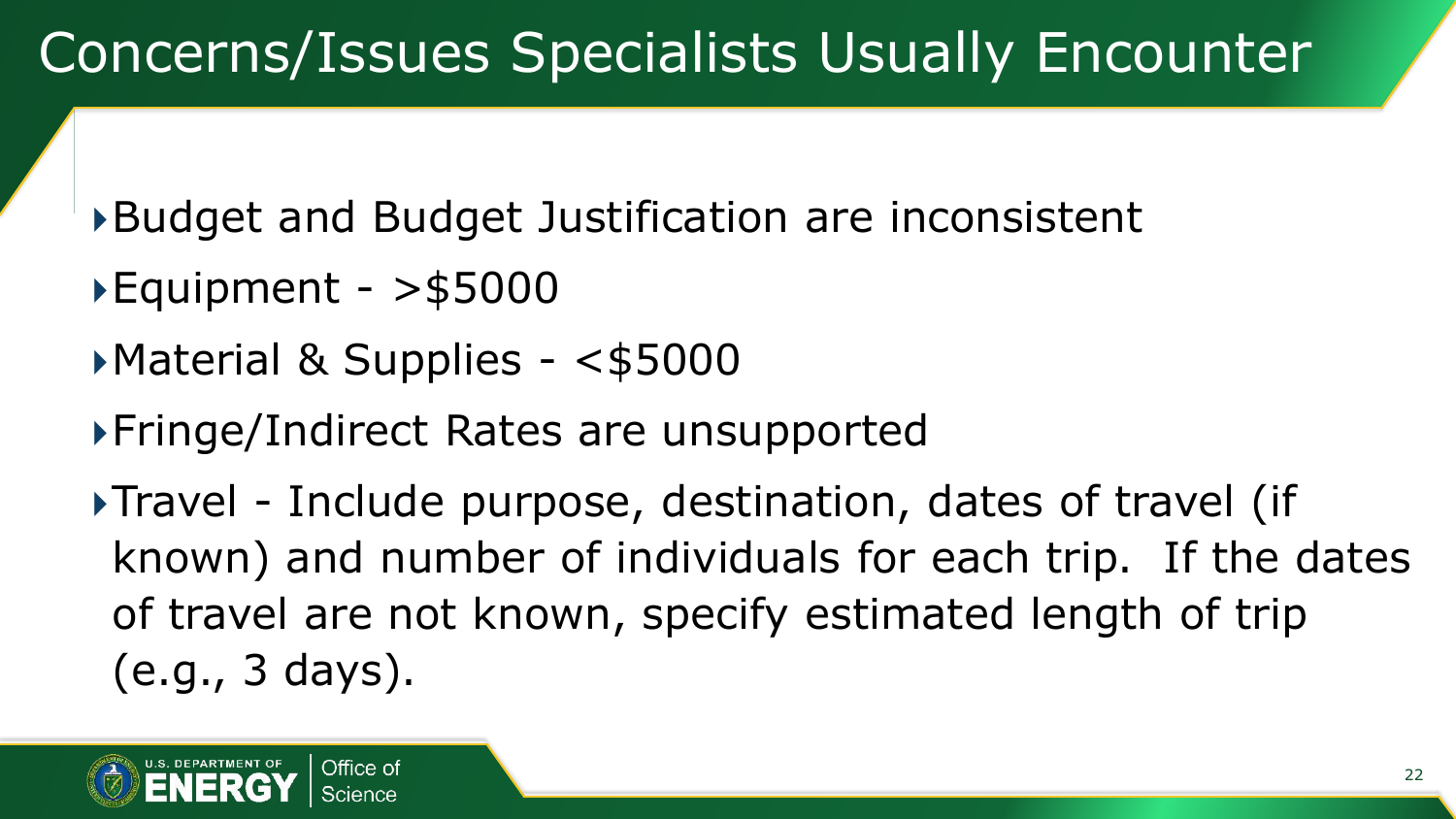## After Merit Review of Application

 **Selected Applicants Notification**: DOE will notify applicant institutions selected for award. This notice of selection is not an authorization to begin performance.

 **Non-selected Notification**: Organizations whose applications are not selected will be advised as promptly as possible via an email from PAMS. The email will include instructions for accessing the reviews. Please contact the Program Manager if you have questions about the declination.

 **Requisition Package:** OGCA receives a requisition package to negotiate an award(s) within established procurement action lead times (PALT).

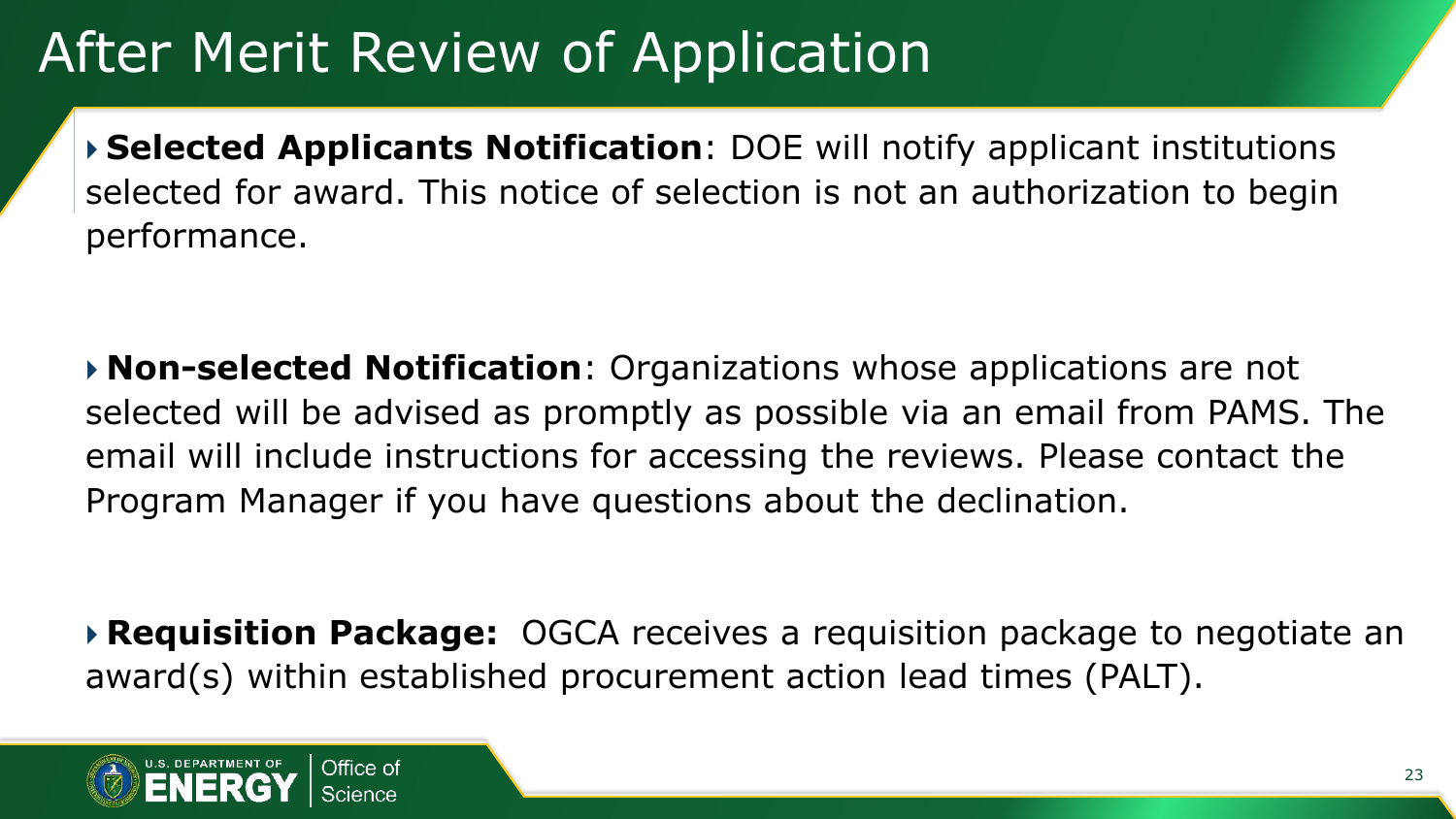### Pre-Award and Negotiations:

- ► Specialist reviews application package, including budget and budget justification
- ► Specialist conducts a budget review or cost analysis to determine allowability, allocability, and reasonableness of proposed costs
- ► Specialist may need/request additional information from proposed recipient
- ► Specialist makes an affirmative determination regarding recipient's responsibility, including ability to manage and properly segregate costs by projects
- ► Award may require local staffing reviews and HQ approvals (based on nature of work, any custom award terms, and/or award dollar amount)

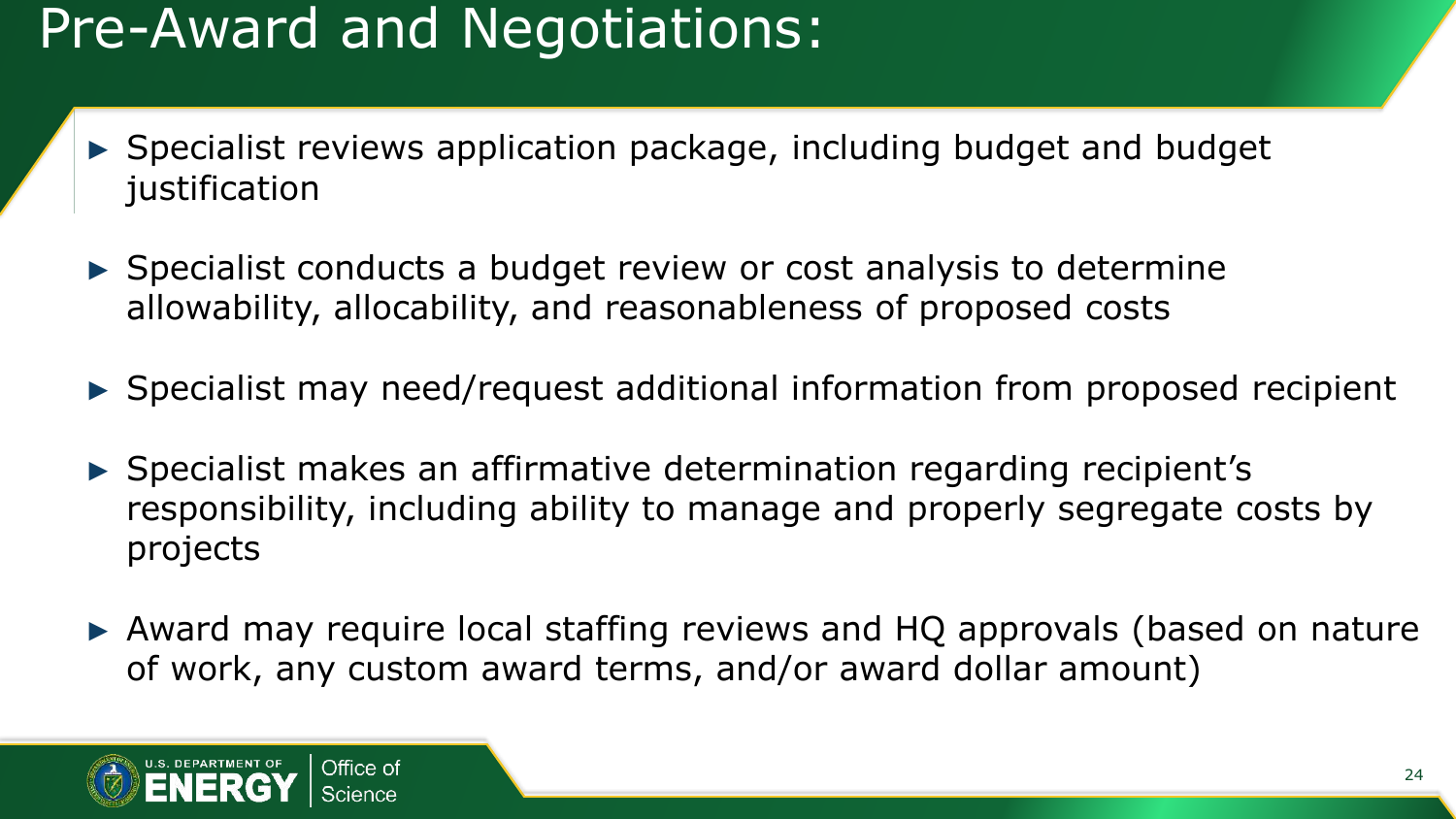### Notice of Award

An Assistance Agreement issued by the DOE Contracting Officer is the authorizing award document.

The grant normally includes, either as an attachment or by reference, the following items:

- (1) Special Terms and Conditions,
- (2) Intellectual Property Provisions,
- (3) Federal Assistance Reporting Checklist and Instructions,
- (4) Budget Pages,
- (5) The Research Terms and Conditions, available at

[https://www.nsf.gov/pubs/policydocs/rtc/rtcoverlay\\_march17.pdf,](https://www.nsf.gov/pubs/policydocs/rtc/rtcoverlay_march17.pdf) and DOE Agency Specific

Requirements, available at [https://www.nsf.gov/awards/managing/rtc.jsp,](https://www.nsf.gov/awards/managing/rtc.jsp)

(6) By Reference: Program Regulation, 10 CFR 605 at [http://www.eCFR.gov](http://www.ecfr.gov/); DOE Regulations 2 CFR 200 as amended by 2 CFR 910 at <https://www.ecfr.gov/>; application/proposal as approved by DOE; and National Policy Assurances to Be Incorporated as Award Terms in effect on the date of award at <https://www.nsf.gov/awards/managing/rtc.jsp>

The OGCA anticipate holding a Post Award Conference with award recipients – Date TBD

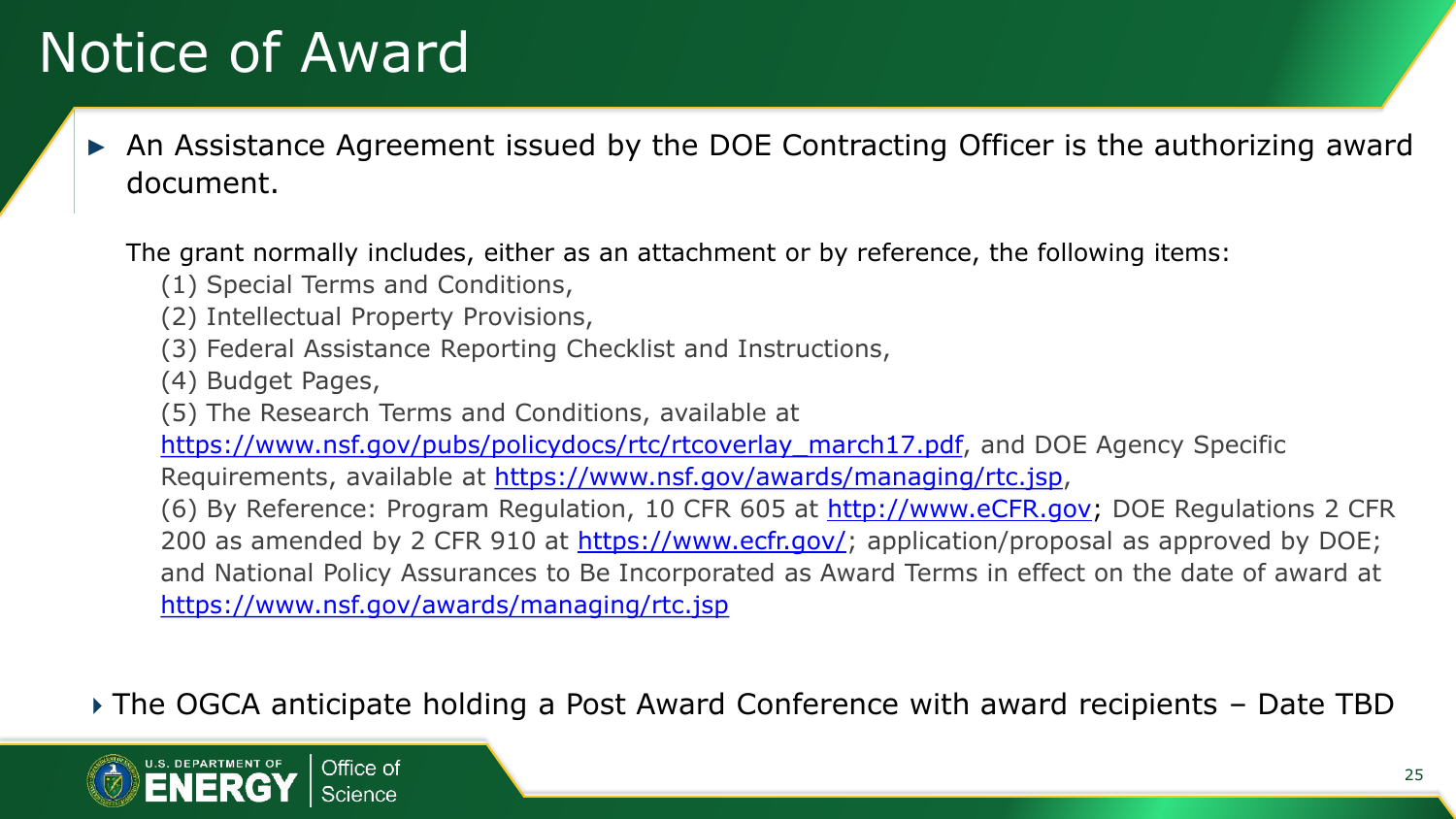Please submit questions using the Zoom Q&A feature. It should be accessible at the bottom of your Zoom window.

If your question is not answered today, or if you have additional questions:

Questions about the topic  $\rightarrow$  Program Manager(s) [Jennifer.Arrigo@science.doe.gov](mailto:Jennifer.Arrigo@science.doe.gov) [Sally.McFarlane@science.doe.gov](mailto:Sally.McFarlane@science.doe.gov)

[Bob.Vallario@science.doe.gov](mailto:Bob.Vallario@science.doe.gov)

Questions about submitting application  $\rightarrow$  [FedConnect.net](http://www.fedconnect.net/)

Issues with Grants.gov → Grants.gov [Support@grants.gov](mailto:Support@grants.gov)

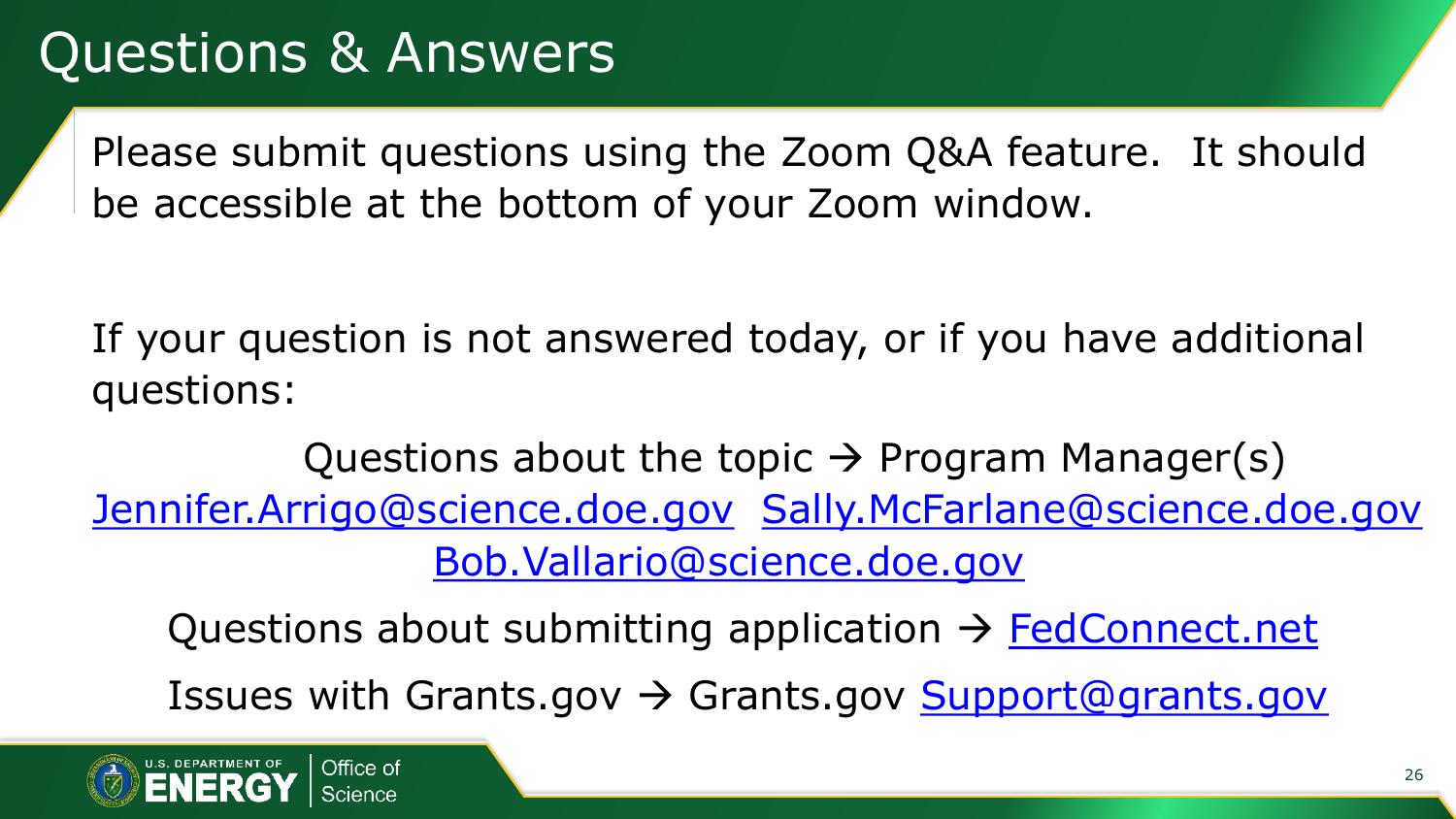## Where to find more information

Biological and Environmental Research (BER) <https://science.osti.gov/ber>

Earth and Environmental Systems Sciences Division (EESSD) Division (EESSD) <https://science.osti.gov/ber/Research/eessd>

Earth and Environmental System Modeling (EESM)

Atmospheric Radiation Measurement (ARM) user facility

Environmental Molecular Sciences Laboratory (EMSL)

Atmospheric System Research (ASR) [https://science.osti.gov/ber/Research/eessd/Atmospheric](https://science.osti.gov/ber/Research/eessd/Atmospheric-System-Research-Program) -System-Research-Program

Environmental System Science (ESS) <https://science.osti.gov/ber/Research/eessd/ess>

[https://science.osti.gov/ber/Research/eessd/Earth-and-](https://science.osti.gov/ber/Research/eessd/Earth-and-Environmental-System-Modeling)Environmental-System-Modeling

Data Management [https://science.osti.gov/ber/Research/eessd/Data-](https://science.osti.gov/ber/Research/eessd/Data-Management)**Management** 

> [https://science.osti.gov/ber/Research/eessd/ARM-](https://science.osti.gov/ber/Research/eessd/ARM-Research-Facility)Research-Facility

[https://science.osti.gov/ber/Research/eessd/Environment](https://science.osti.gov/ber/Research/eessd/Environmental-Molecular-Sciences-Laboratory) al-Molecular-Sciences-Laboratory

BER Funding Opportunities <https://science.osti.gov/ber/Funding-Opportunities>

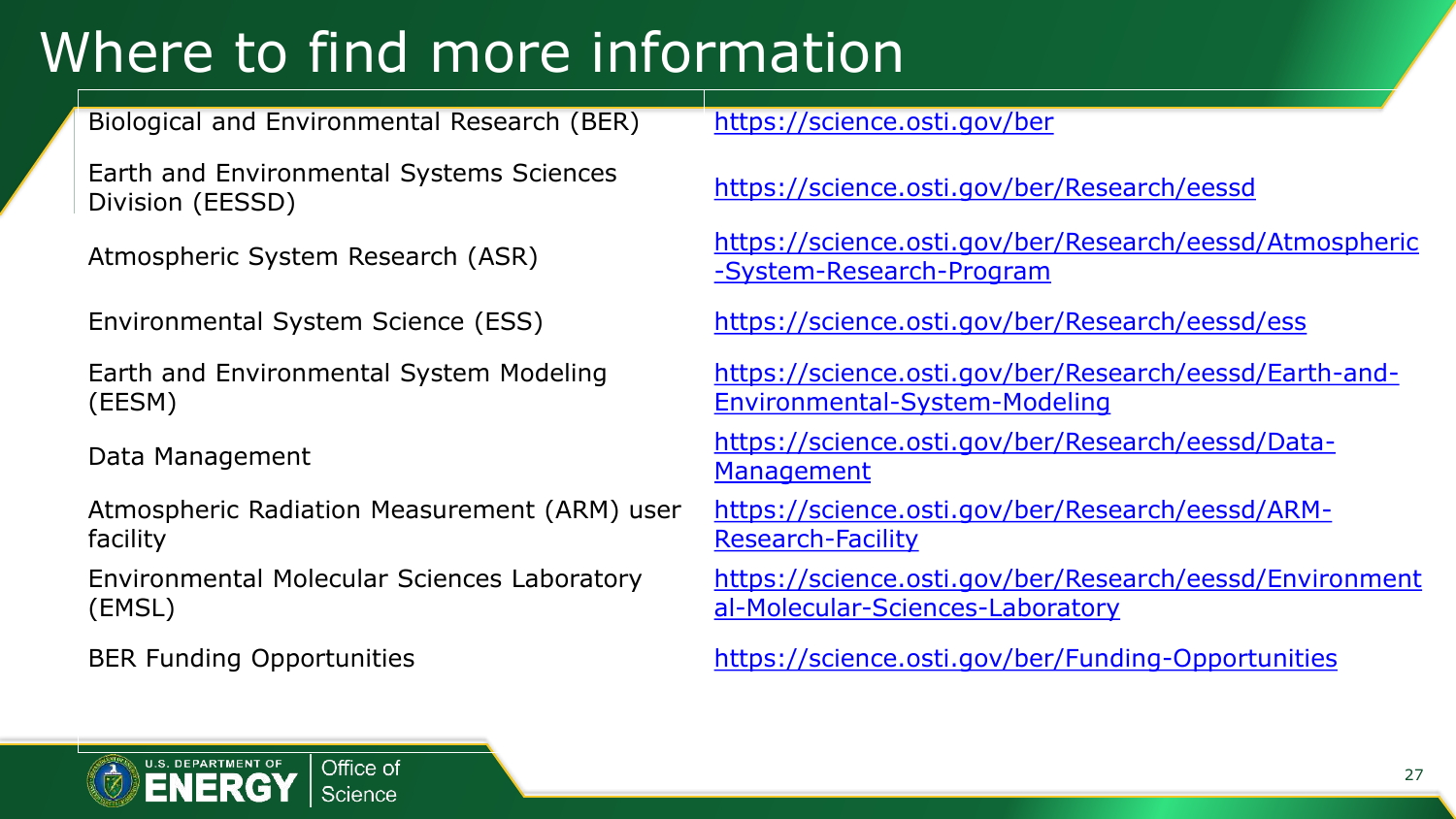

*Disclaimer: This presentation summarizes the contents of the FOA. Nothing in the webinar is intended to add to, take away from, or contradict any of the requirements in the FOA. If there are inconsistencies between the FOA and this presentation or statements from DOE personnel, the FOA is the controlling document.*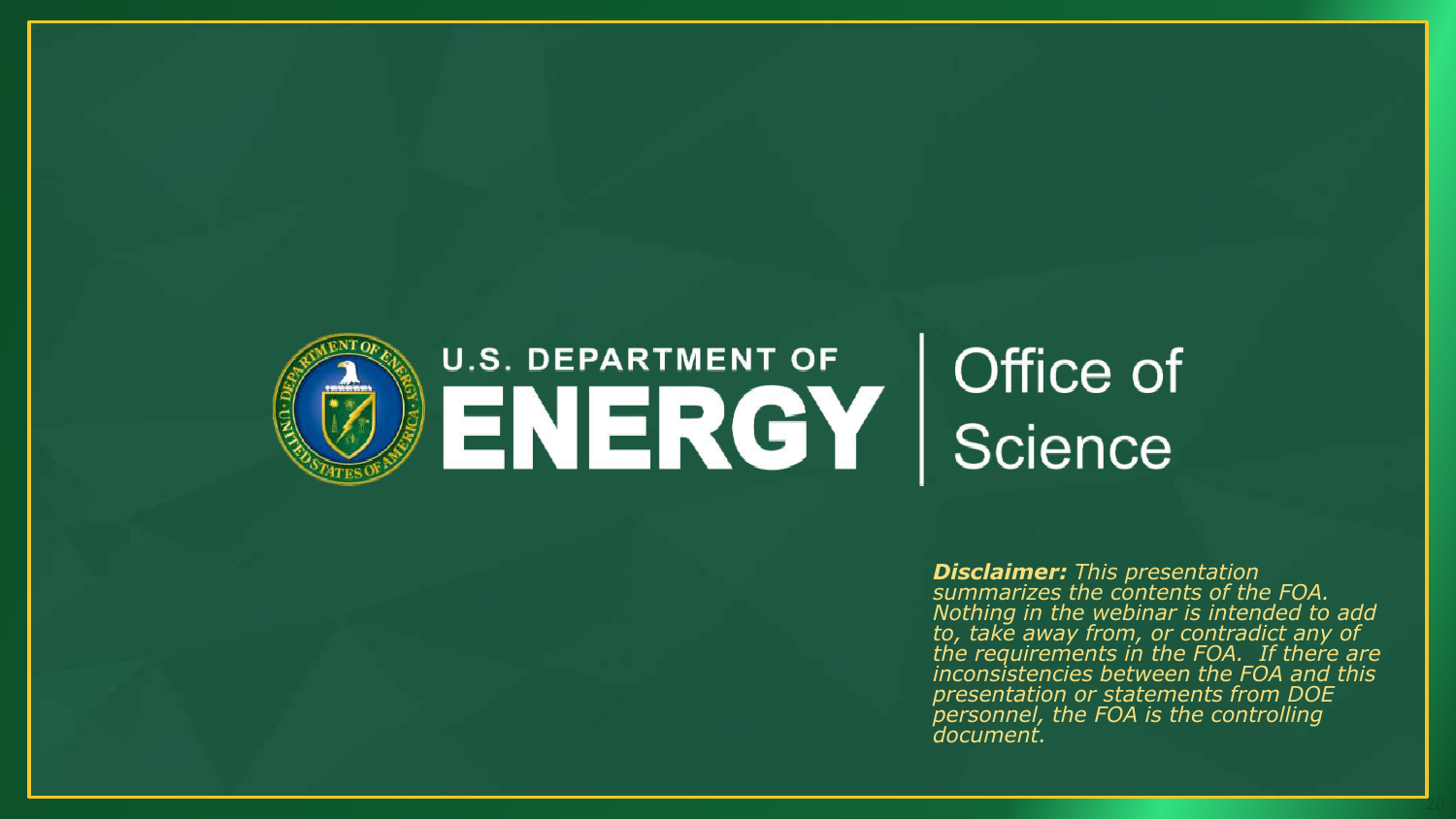#### **Urban Integrated Field Laboratories (Urban IFL)**

#### **Funding Opportunity Announcement (FOA) DE-FOA-0002581**

#### **Frequently Asked Questions (FAQs)**

*Note: This document contains answers to common questions received about the Urban IFL FOA. BER held an informational webinar on Wednesday, March 30, 2022 on this FOA. The presentation slides for the webinar are also available – please see [https://science.osti.gov/ber/Funding-Opportunities.](https://science.osti.gov/ber/Funding-Opportunities)*

#### FAQ Categories

#### <span id="page-28-0"></span>Programmatic

#### 1. **Will this be an annual or repeating FOA? What is the long-term outlook after the initial 5 years?**

A: The long-term outlook for the Urban IFLs and any additional FOAs will depend on Administration priorities and Congressional appropriations. Check back regularly for new FOAs through [https://science.osti.gov/ber/Funding-](https://science.osti.gov/ber/Funding-Opportunities)[Opportunities.](https://science.osti.gov/ber/Funding-Opportunities)

#### 2. **How does this FOA relate to work other agencies, especially NOAA, are doing in urban research? What role will other agencies play?**

A: While both DOE and NOAA have a common interest in urban systems, the DOE approach introduces 'energy' as a common theme. Applicants will be required to take a systems approach, leverage DOE assets as appropriate, and explore ways to evaluate how interventions in urban systems can measurably mitigate urban, regional, and larger scale climate change. Disadvantaged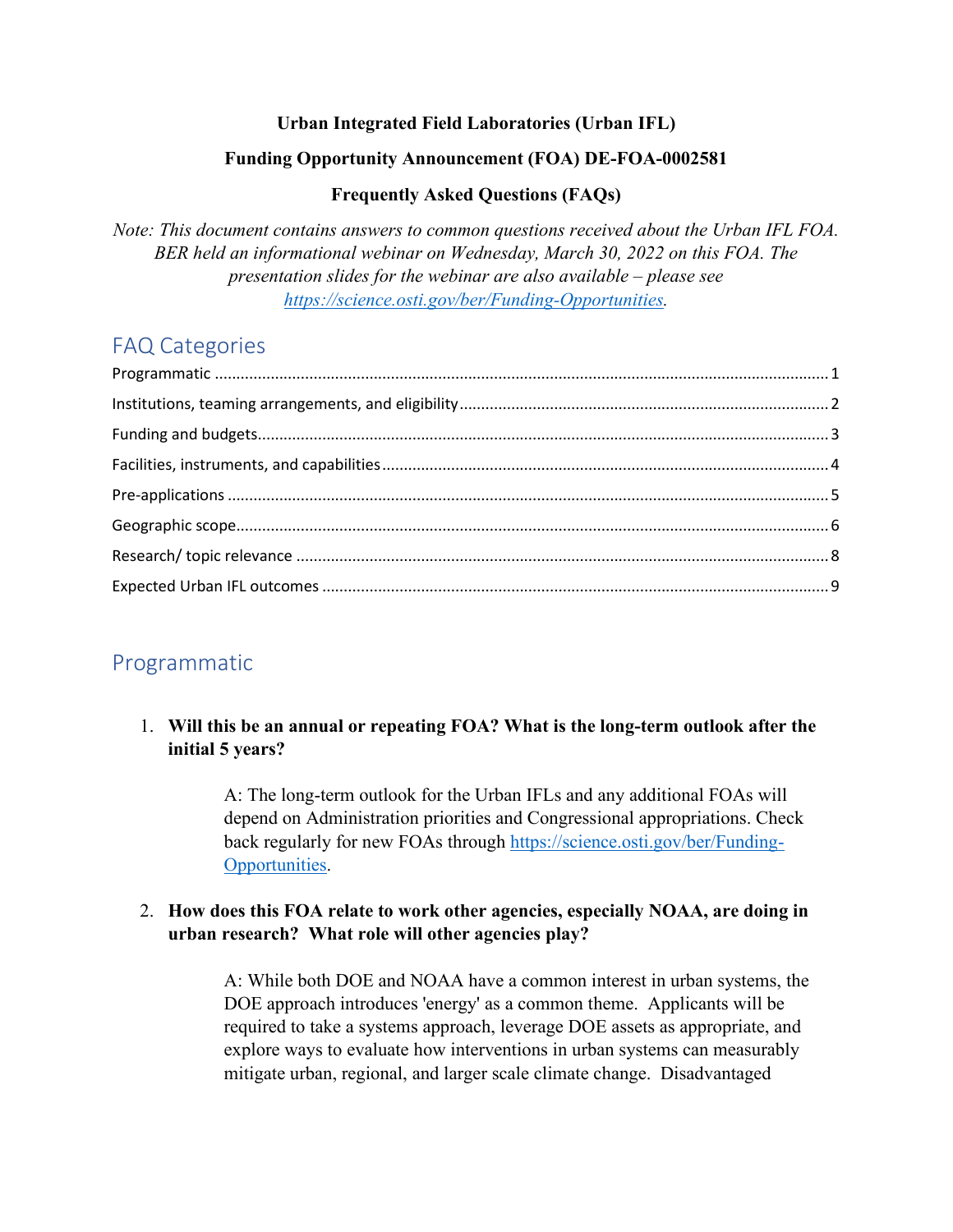communities are of particular interest to DOE and this FOA. NOAA scientists are eligible to be team members on applications.

#### <span id="page-29-0"></span>Institutions, teaming arrangements, and eligibility

#### 3. **Should the lead PI's institution be an academic institution? Are public/private partnerships allowed?**

A: The lead PI's institution must be either an academic institution or a DOE/NNSA National Laboratory. All forms of domestic applications are eligible, with the exception of non-profit organizations that engage in lobbying activities, as noted in Section III of the FOA.

#### 4. **How does DOE define "institution" for the purposes of the limits on submissions? If a university has several campuses, would DOE consider each campus a separate institution?**

A: We treat each campus as its own institution, even when they operate under a unified system leadership or with a common financial office.

#### 5. **Is international collaboration allowed, or must all institutions be U.S. based?**

A: Only domestic organizations may lead an application, and all MSIs are domestic. International organizations may be part of the team as a subrecipient on a domestic lead's application.

#### 6. **Is DOE prioritizing applications that include DOE National Laboratories?**

A: DOE will be assessing each application based on the merits of the research and the capacity of the researchers to achieve the stated goals. We expect that the quality of the applications and the merit review comments will impact the number of selections made to either Universities or National Laboratories. Including a DOE National Laboratory will not give an application priority consideration.

#### 7. **Can an application involve more than one DOE National Laboratory?**

A: Yes, so long as the budgetary and other requirements as outlined in the FOA are followed.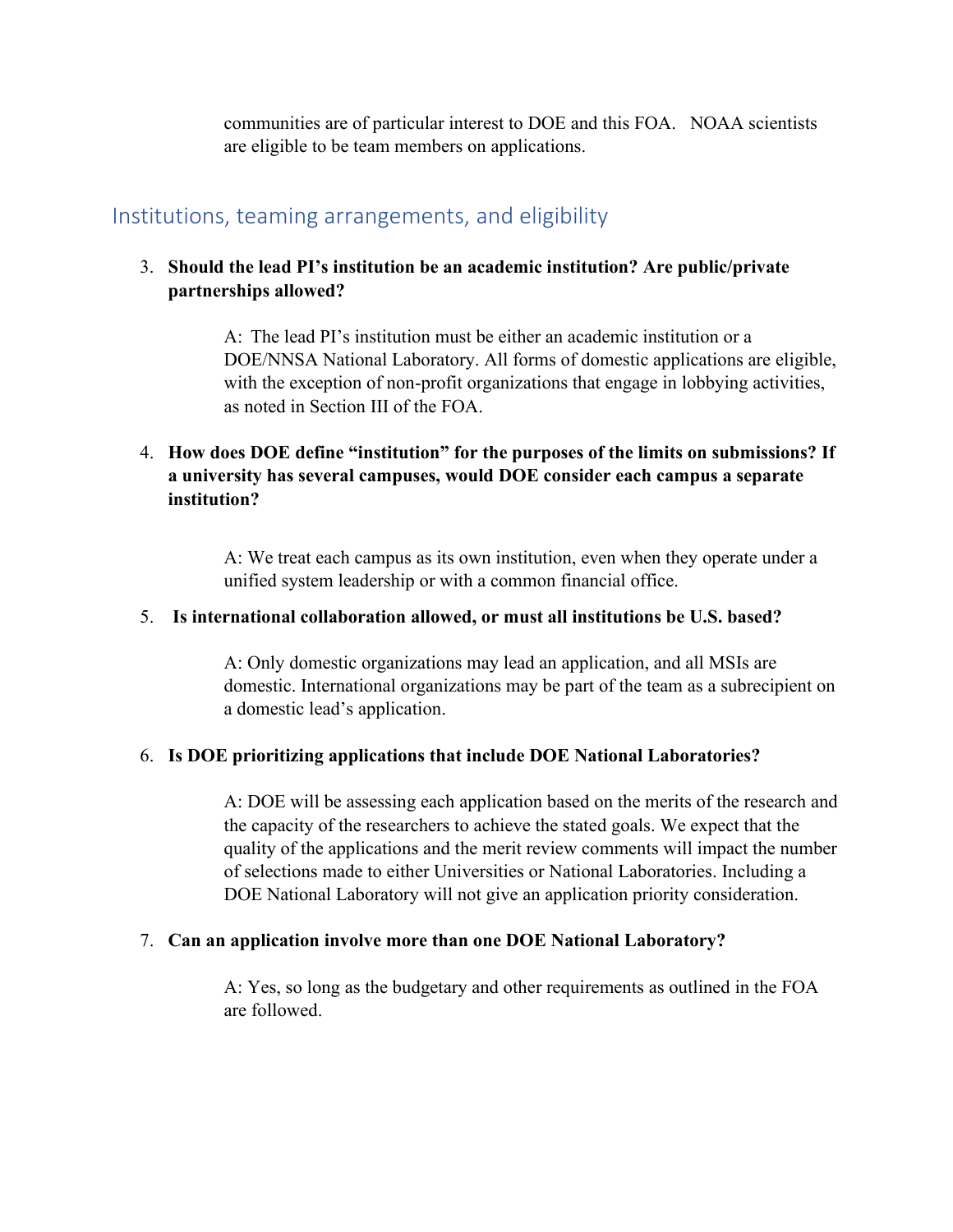#### 8. **Can I / my institution submit applications for more than one Urban IFL?**

A: A PI and/or institution may only lead one application but may participate in applications by other teams.

#### 9. **How does DOE define a Minority Serving Institution (MSI) for the purpose of this FOA?**

A: We use the Department of Education eligibility matrix, with institutions eligible for MSI funding being considered MSIs. [https://www2.ed.gov/about/offices/list/ope/idues/2021eligibilitymatrix.xlsx.](https://www2.ed.gov/about/offices/list/ope/idues/2021eligibilitymatrix.xlsx)

#### 10. **What role should MSIs have in an Urban IFL?**

A: We require substantial involvement from all team members (teaming institutions), including MSIs. MSIs must have a significant role in any Urban IFL. MSIs may be the lead institution on an application, but this is not required.

#### <span id="page-30-0"></span>Funding and budgets

#### 11. **Whom do I contact for funding and budget questions?**

A: You can contact any of the technical/scientific program contacts listed on the front page of the FOA.

#### 12. **Is cost sharing allowed?**

A: Cost sharing is not required for basic and fundamental research according to an authorized exemption from the requirements of the Energy Policy Act of 2005. Any voluntary cost sharing may be detailed in the budget justification, but it is not required. Cost sharing will not be considered during the merit review of applications. Any voluntary cost sharing should be structured so that it does not put the overall project at risk.

#### 13. **Do the funding allocations for non-profit, other agencies, private sector institutions count toward the DOE/NNSA lab budget cap of 60%? If so, are private and nonprofit entities able to be subrecipients under universities?**

A: The 60% cap applies only to funding that is ultimately allocated to National Labs; funds that are distributed by a National Lab to other organizations via subawards are not part of that cap. If the funding ultimately received by other organizations, including nonprofits, other agencies, private sector organizations,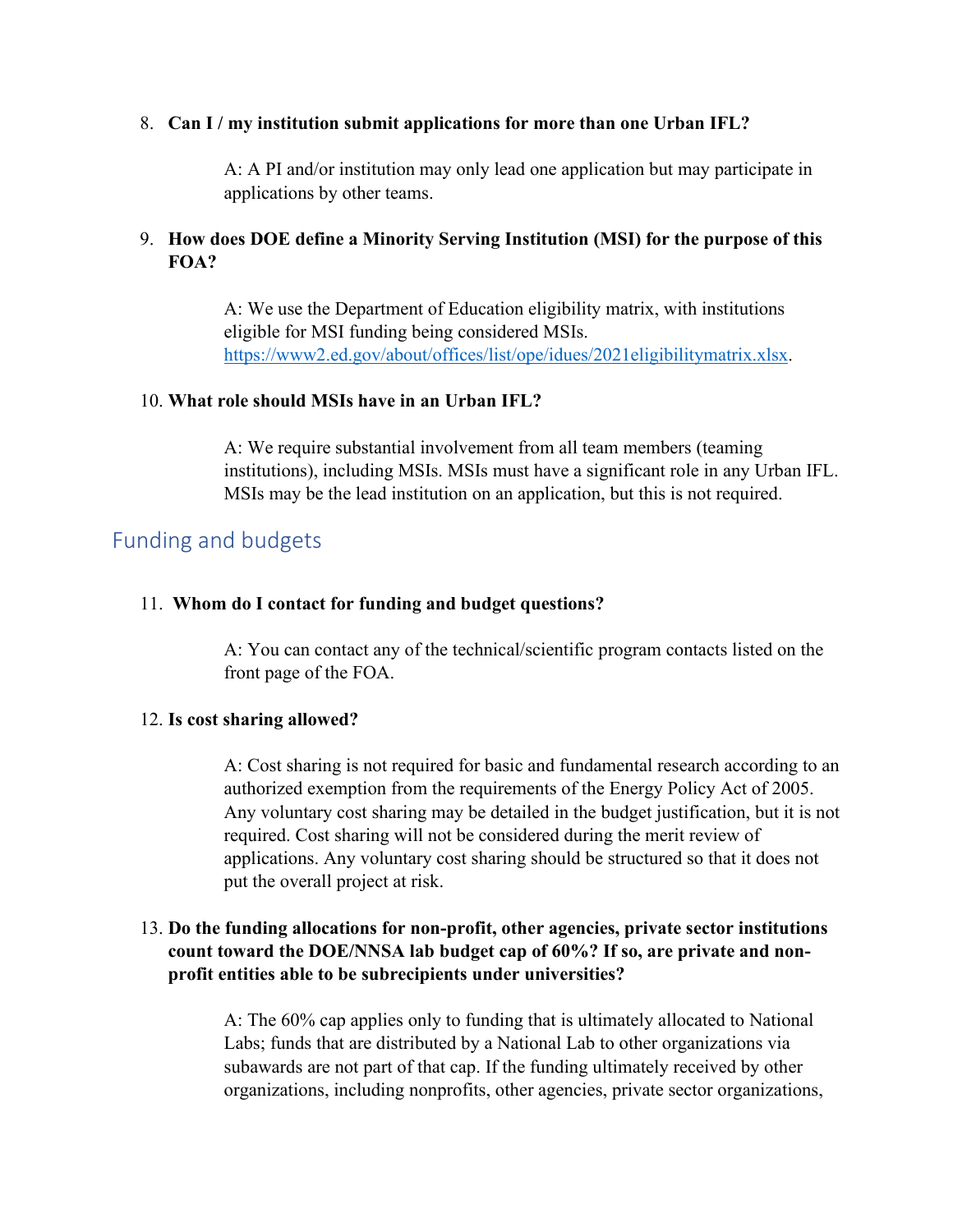and universities total 41% of the total project budget, (either through collaborative applications or as subrecipients), the team will meet the requirements. Private and non-profit research institutions are eligible to be subrecipients to a lead applicant, regardless of whether that applicant is a DOE National Lab or an academic institution.

#### 14. **Are there any funding limits for instruments?**

A: No, but all costs must be reasonable, allowable, and allocable. An application focused mostly or entirely on instrumentation may fall short of the other objectives of this FOA.

#### 15. **What is the budget limit per proposal?**

A: Each application has a cap of \$5 million per year, with an anticipated 5-year award duration.

#### 16. **For the pre-application, does the estimated budget need to be detailed by institution or by individual investigator?**

A: The break-down should be by institution, though you may choose to break it down in greater granularity.

#### <span id="page-31-0"></span>Facilities, instruments, and capabilities

#### 17. **Does it help or hurt my application if I propose to use existing capabilities or facilities (e.g., infrastructure, existing investments, sites, models, instruments, partners, projects)?**

A: The FOA encourages applicants to leverage existing research infrastructure, observations, and models, as appropriate. Existing capabilities that you can leverage will be considered in our reviews and it is our hope that you will capitalize on your strengths, as appropriate, in your applications. IFLs can propose new observations or use already existing short term field deployments or longer-term observations.

#### 18. **Can I use funding from this FOA to develop new instruments?**

A: New instrument development is not prohibited but is not a primary focus of the FOA.

#### 19. **Can my application request the use of DOE facilities, such as ARM?**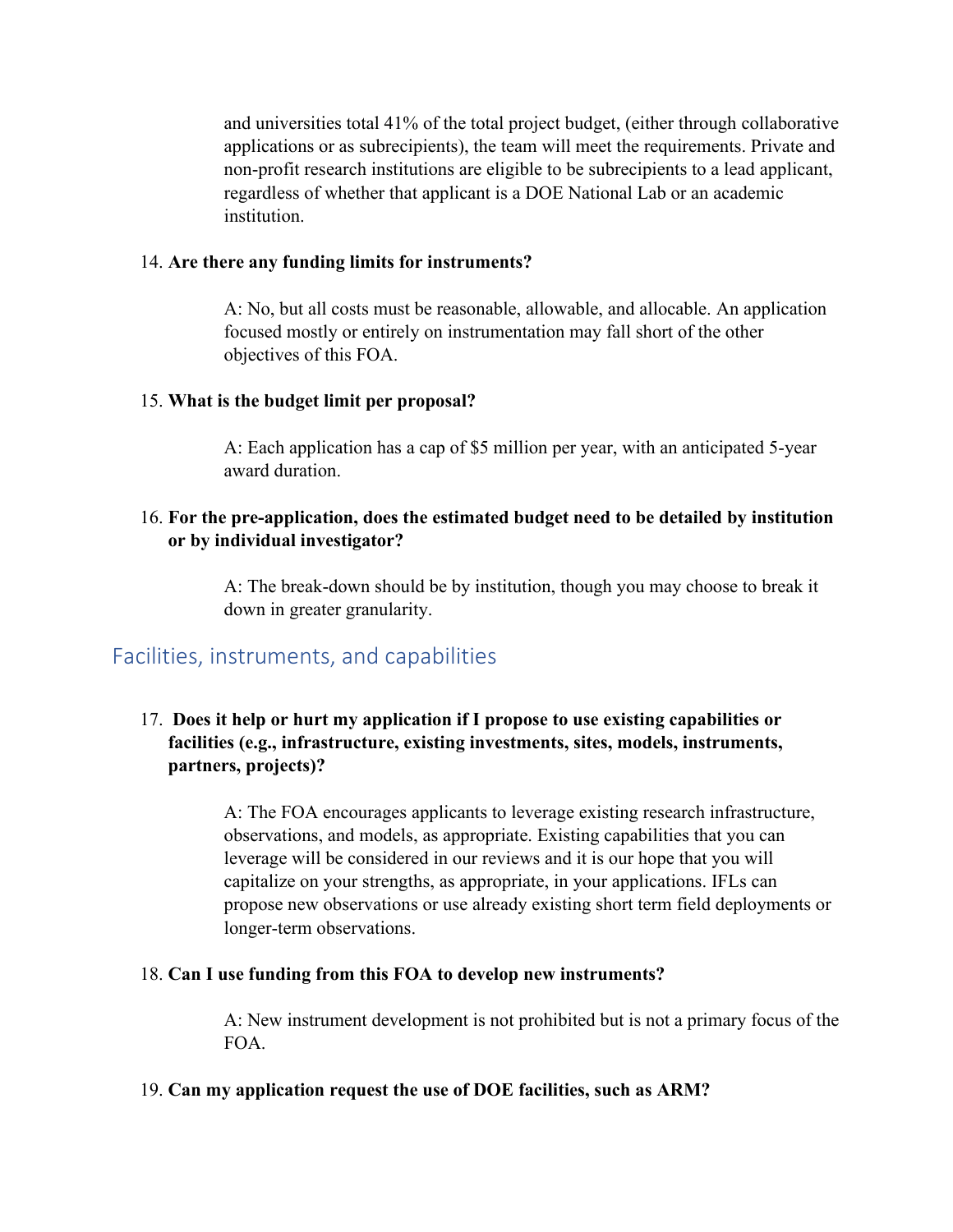A: Requests for use of ARM or other BER facilities must be proposed through the facility process and timelines. Urban IFLs may propose analysis of existing ARM data from any past ARM field campaign/deployment or from any ARM field campaign that has already been approved by ARM at the time of submitting the Urban IFL proposal to this FOA. Urban IFLs may discuss plans to submit proposals to deploy ARM observational capabilities such as the ARM Mobile Facility to the urban region of interest if their IFL is selected, and how these potential ARM deployments would contribute to the science of their IFL. However, since any new proposals to use the facilities would not be approved by the time of the review of the urban IFL proposals, urban IFLs should have contingency plans for how their research goals could be met if their ARM facility proposal were not selected for support.

#### <span id="page-32-0"></span>Pre-applications

#### 20. **Will I receive feedback on my pre-application?**

A: The only response will be whether a full application is encouraged or not encouraged. We can't provide individual feedback to applicants.

#### 21. **How many pre-applications will be invited for full application submission?**

A: There is no predetermined number or limit of encouraged preapplications. We assess each preapplication individually for responsiveness to the FOA and encourage all eligible and responsive proposals for full application submission.

#### 22. **Are there allowed to be differences between the preapplication and full proposal? For example, can collaborating institutions/individuals change, or can certain content such as budget or research design change?**

A: Lead institution and lead PI cannot change from pre- to full application. Teaming arrangements (including budgets) can change if needed, but we ask you to reach out to the program manager if you plan to make those changes between pre- and full application. Main themes should not drastically change, but details may change. When in doubt, reach out to the program managers.

#### 23. **What is the page limit of the pre-application? Is there a template?**

A: The page limit is 4 pages. There is no template, but the FOA does discuss the information that the pre-application must include, and does contain formatting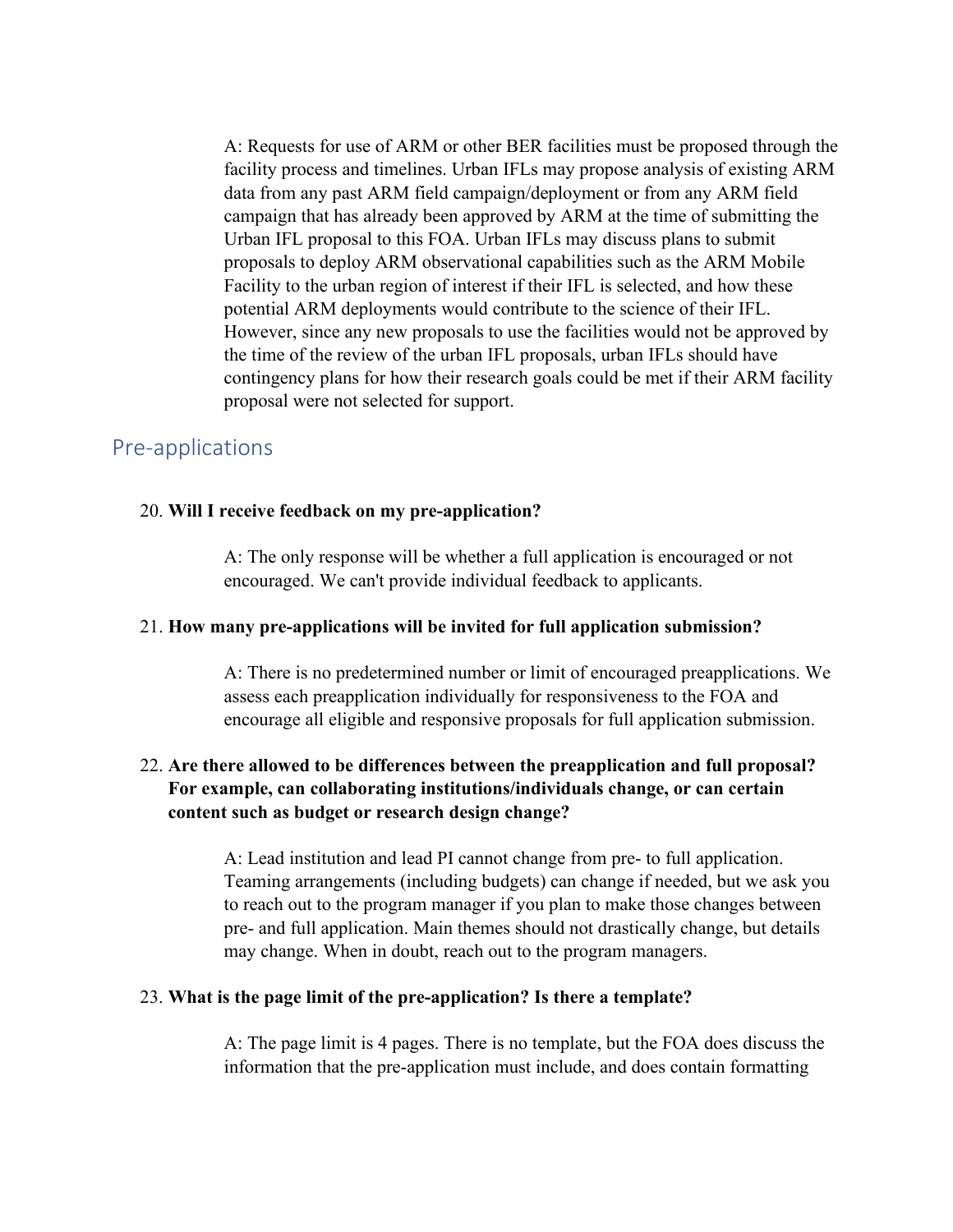guidelines. Please see the instructions in the FOA document and make sure to follow all requirements exactly or risk having the preapplication rejected.

#### 24. **Are references included in the 4 page limit of the pre-application?**

A: References are not required or expected in the pre-application.

#### 25. **Can those participating in different proposals use similar ideas from proposal to proposal?**

A: Similar applications may be submitted, but we will not fund duplicative applications, including those with largely duplicative ideas, design, collection of components, and/or team members.

#### <span id="page-33-0"></span>Geographic scope

#### 26. **What is considered "urban" for the purposes of the FOA?**

A: From the FOA: "For the purposes of this FOA, urban regions are densely populated areas, encompassing interdependent environmental, ecological, infrastructure, and human components. Urban regions of interest for this FOA are in climate-sensitive locations, and are highly heterogeneous, i.e., having uneven distribution of physical landforms and vegetation, environmental processes, the built environment and infrastructure, population density, and socioeconomic clustering in the urban landscape, particularly when that heterogeneity relates to impacts on disadvantaged communities."

#### 27. **Where should the boundaries be for an "urban region?" Could there be multiple urban centers within a single IFL project?**

A: It is expected that each urban IFL will focus on a single urban region. As stated in the FOA, "Applications must be multi-institutional and focus on the development of a single IFL. While multiple IFLs may be selected in response to this FOA, considered together, each of the selected IFLs will represent different aspects of understanding urban systems, potentially including diverse demographic characteristics; differing climate-induced pressures on people and infrastructures; and unique geographic settings."

#### 28. **Should urban IFLs focus more on major urban center, surrounding areas, or both?**

A: This should be defined by your science questions; we did not specifically define the extent of the urban areas. It is important that urban IFL focuses on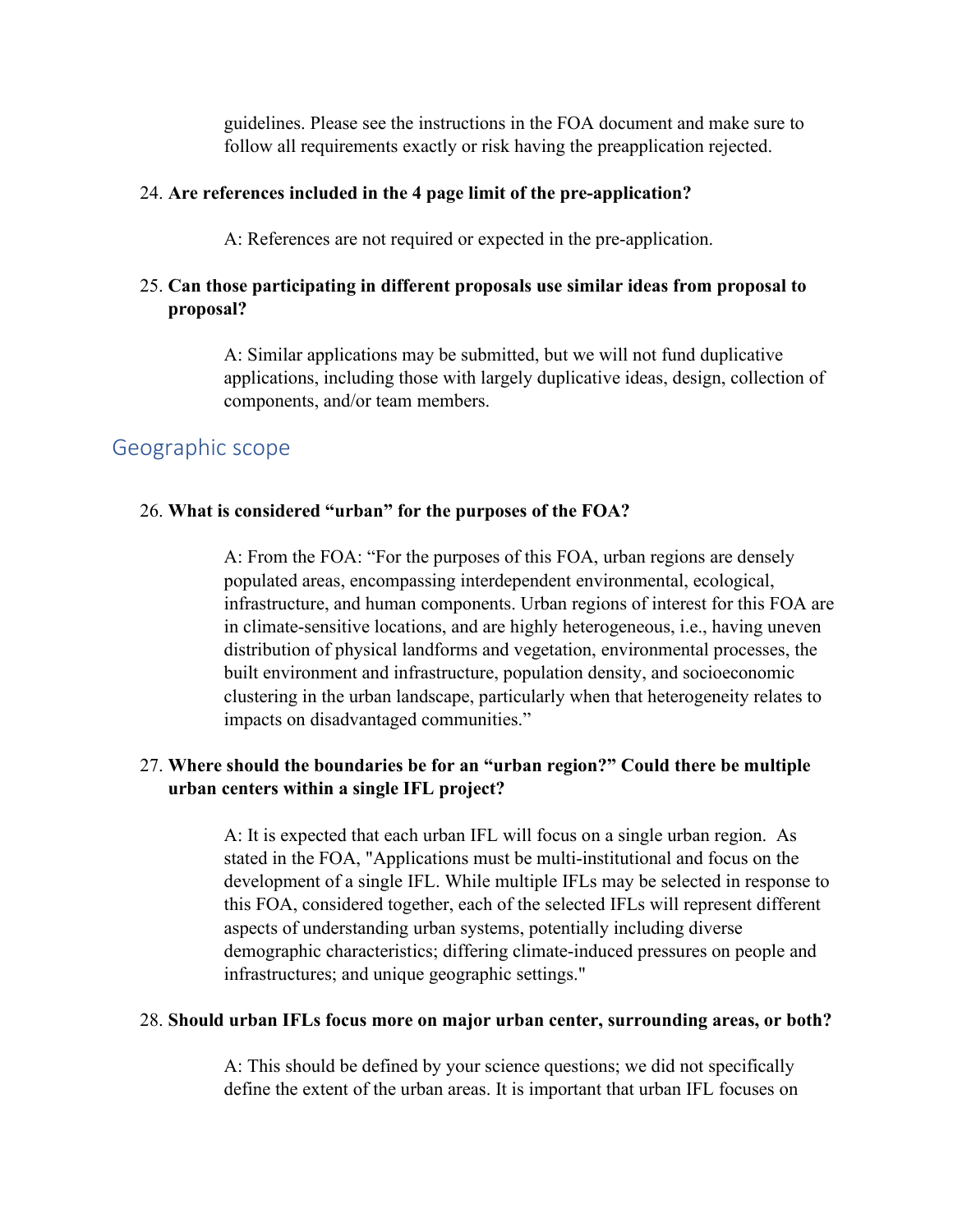urban centers, but if there are important interactions and system-level questions between urban centers and surrounding communities, particularly as it relates to impacts, those are certainly within scope of the urban IFL FOA.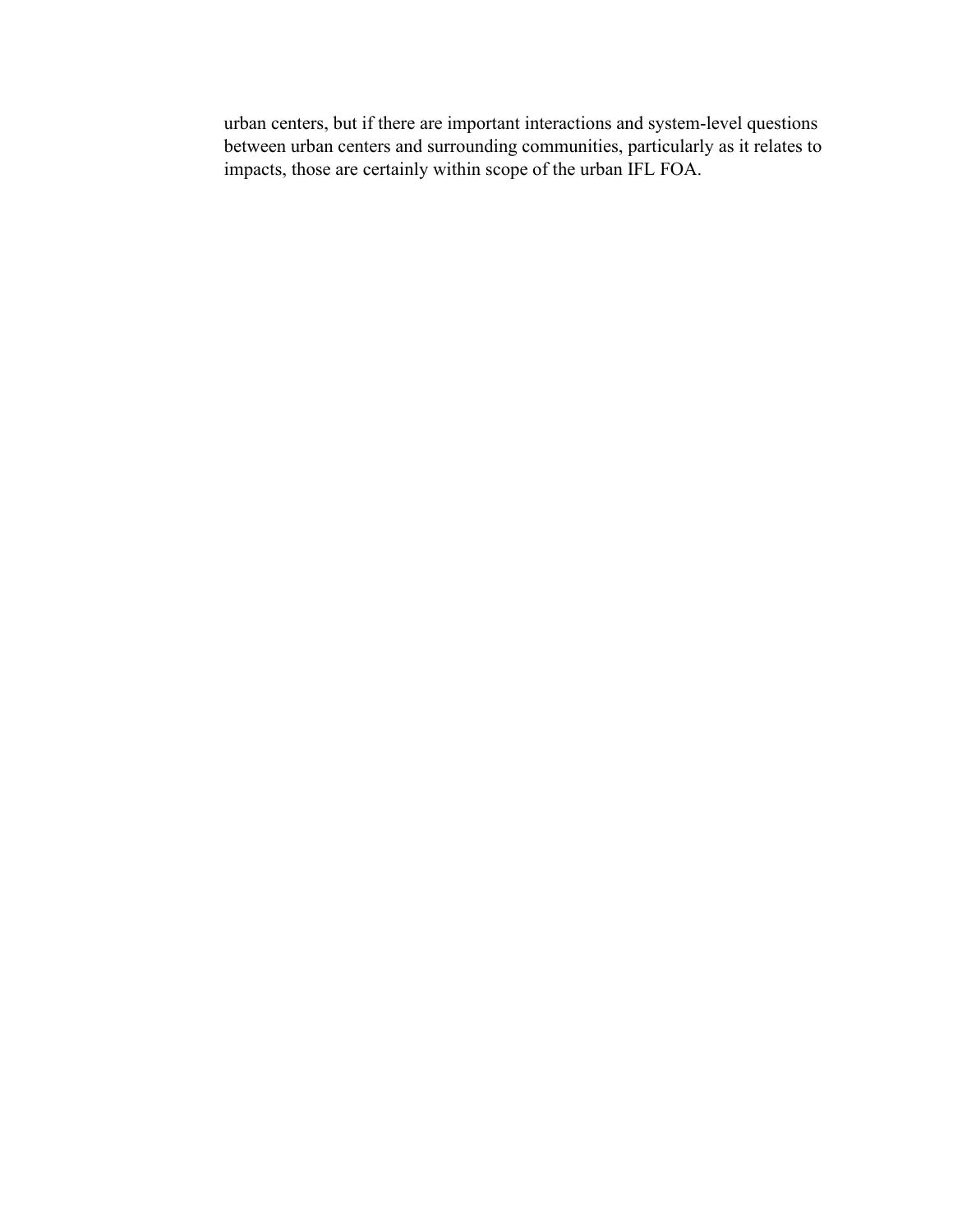#### 29. **Will the priority be for cities with DOE National Labs? What if our region doesn't have a National Lab?**

A: No. The priorities are urban areas in climate sensitive regions, highly heterogenous regions, and that have relevant impacts on communities. We do not define priorities for certain cities or locations.

#### 30. **Must a lead institution be local to the Urban IFL region being proposed? What if my university is not in an urban location?**

A: Universities that are not in urban locations are still able to lead an application. There is a requirement that the Urban IFL team contains locally-based team member(s), but the lead does not have to be local to the Urban IFL region being proposed.

#### <span id="page-35-0"></span>Research/ topic relevance

#### 31. **Does [topic area] fit the FOA?**

A: Research must fit within BER's Earth and Environmental Systems Sciences Division (EESSD) research scope and fit the RFAs (research focus areas). DOE cannot provide feedback on individual ideas or research topics during an open solicitation.

#### 32. **What disciplinary expertise should be included on an urban IFL team?**

A: We do not have a list of included/excluded disciplines for the urban IFLs. We are looking to the community to define the proper teams to answer the relevant science questions.

#### 33. **Should there or could there be a stronger weight on one research focus area (RFA) than other ones?**

A: We require aspects of all the RFAs to be present, but there can be a stronger research focus on one or more of the RFAs. The selection criteria does not place stronger weight on any of the RFAs.

#### 34. **To what extent do the three research focus areas need to be integrated, or can they operate independently from one another?**

A: DOE places great emphasis on integrative systems-level science, so the more the integration within the application the better.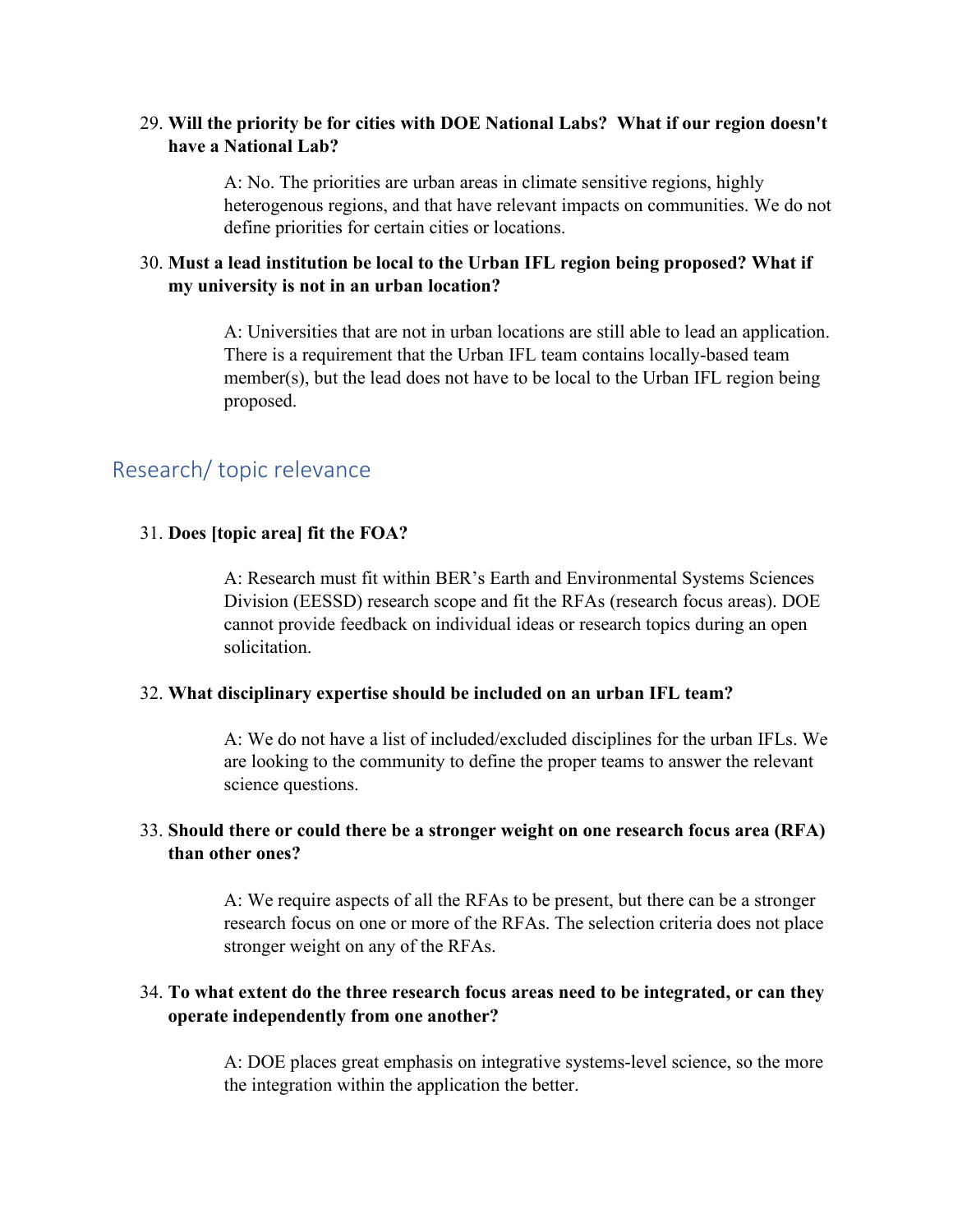#### 35. **To what extent can topics regarding human health (e.g., air quality) be explored? Can we have environmental health researchers and epidemiologists on our team?**

A: Research must fit into the EESSD research scope and fit the RFAs (research focus areas). Impacts to human health may be included to address the equitable solutions component of the FOA, but the science research emphasis should focus on the scope of EESSD research. We do not have a list of included/excluded disciplines for the urban IFLs, we are looking to the community to define the proper teams to answer the relevant science questions.

#### 36. **Would qualitative data collecting, or other social science methods be appropriate or encouraged?**

A: Applicants should propose the type of observations they think are necessary to address their science objectives, with the goal of assuring that the overall application fits into the EESSD research scope and the RFAs (research focus areas).

#### 37. **Can the team include key personnel who are well versed in social sciences or provide human-informed data science?**

A: Yes, we expect diverse multi-disciplinary teams, and that research will focus on the interdependent environmental, ecological, infrastructure, and human components of the system. We expect the expertise of the team to be matched to the research being proposed, which may include social science expertise and data science. The applicant should consider how contributing capabilities will support to an overall application that fits into the EESSD research scope and the RFAs (research focus areas)

#### 38. **Could an urban IFL application be social-science focus, or must it be physical science-driven?**

A: Urban IFLs are driven by core BER and EESSD research, which is primarily physical science, so physical science should be the major foci. However, an urban IFL should integrate natural-human components together and may draw on social science methods to do so. That said, research must fit into the EESSD research scope and fit the RFAs (research focus areas).

#### <span id="page-36-0"></span>Expected Urban IFL outcomes

39. **Could you please clarify what specific benefits of equitable solutions mean under Research Focus Area 3?**